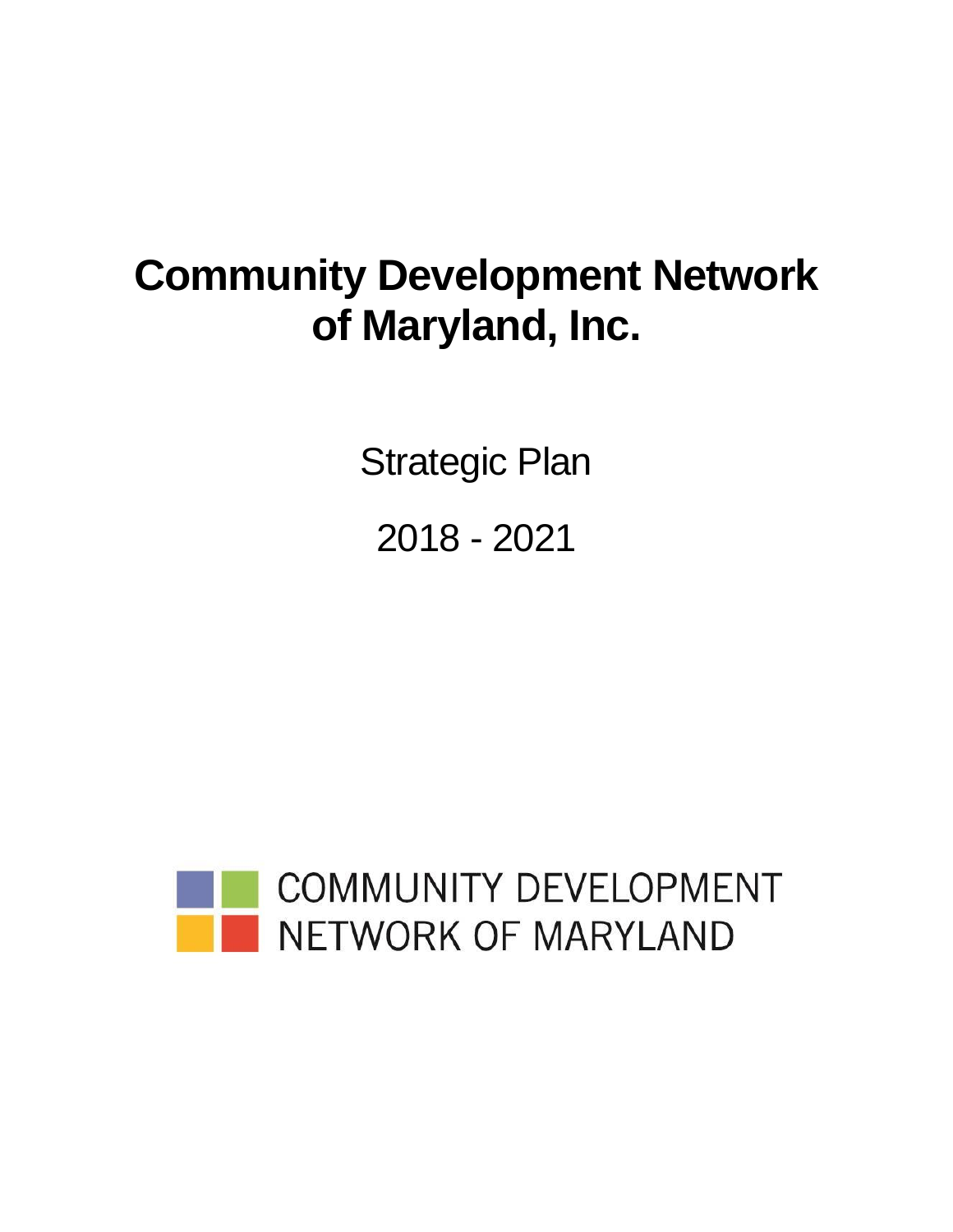## TABLE OF CONTENTS

| <b>EXECUTIVE SUMMARY</b>                                   | 1  |
|------------------------------------------------------------|----|
| Part 1: INTRODUCTION                                       | 3  |
| A. About the Community Development Network                 | 3  |
| <b>B.</b> About CDN's Work                                 | 4  |
| <b>PART 2: ABOUT THIS STRATEGIC PLANNING EFFORT</b>        | 5  |
| A. Strategic Planning Rationale                            | 5  |
| <b>B.</b> The Planning Process                             | 6  |
| <b>PART 3: SITUATION ANALYSIS</b>                          | 6  |
| A. The Current Situation                                   | 6  |
| <b>B. CDN's Strengths and Weaknesses</b>                   | 8  |
| C. Implications                                            | 11 |
| D. Strategic Direction                                     | 11 |
| E. Decisions Made During the Strategic Planning Process    | 12 |
| F. Items for Immediate Action                              | 13 |
| <b>PART 4: GOALS AND OBJECTIVES</b>                        | 13 |
| <b>Component 1: Enhance Membership Communications</b>      | 13 |
| Component 2: Continue CDN's Legacy of Effective Advocacy   | 14 |
| Component 3: Strengthen the Community Development Industry | 14 |
| Component 4: Promote Community Development Impact          | 15 |
| Component 5: Organizational and Operational Excellence     | 16 |
|                                                            |    |

PART 5: ACTION PLAN ATTACHMENT A Attachment A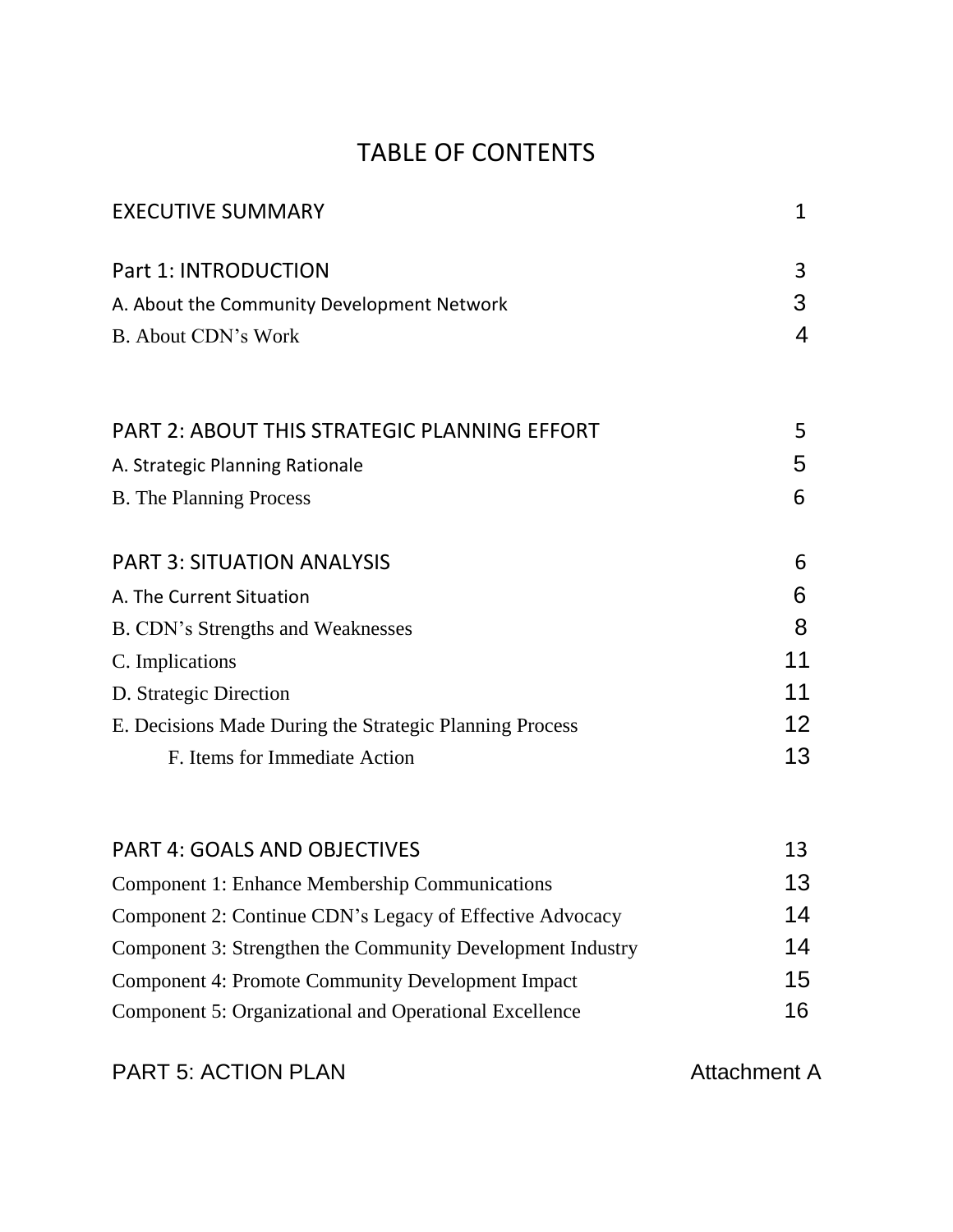## **EXECUTIVE SUMMARY**

Community Development Network is a well-respected voice for Maryland's community development sector. During and after its first strategic planning process ( 2013), its leaders worked to better align the organization with its core mission. This involved a name change, acquiring taxexempt (501c3) status, establishing regional coalitions, and other changes. All this while continuing its robust legislative agenda.

Those changes have helped establish CDN's reputation as a membership entity that represents every type of community development organization. In the past, community development was often seen as synonymous with affordable housing development, but CDN uses a broader definition that welcomes other types of organizations.

CDN represents organizations throughout Maryland's urban, suburban and rural communities, making CDN the only statewide nonprofit serving the complete array of community development nonprofits and working in virtually every type of community in Maryland.

CDN's first strategic plan covered the years 2014 through 2017. In September 2018, CDN's leaders began their second strategic planning process. The organization was in the enviable position of having *no* internal or external crises or troubles to tackle. And the situation analysis did not revealed any unusual challenges for the organization. So this planning process has given CDN's leader the chance to reflect on the work, its results, and the strength of the operation and to plan for the next five years.

As a result of that reflection, CDN will not alter its strategic direction but will instead work to deepen member services, grow its membership, address issues of racial equity, and work to ensure CDN's long-term sustainability.

Five specific issues surfaced a during the planning process: The need to **(1)** enhance member services, **(2)** build upon CDN's legacy of effective advocacy, **(3)** continue strengthening the community development sector, **(4)** continue promoting the impact of the community development sector, and **(5)** strengthen CDN's internal operations. This plan offers strategies that address those issues.

This strategic plan document discusses CDN's history, its current operations, the planning process, and the results of the planning activity. What follows this summary is a strategic plan narrative and an action plan matrix. The action plan is intended to be an implementation tool that breaks down each component of the plan into related goals, objectives, and timeframes.

The Governance Committee will monitor ongoing progress against CDN's goals, and the board will formally review the organization's progress and make needed course corrections each year.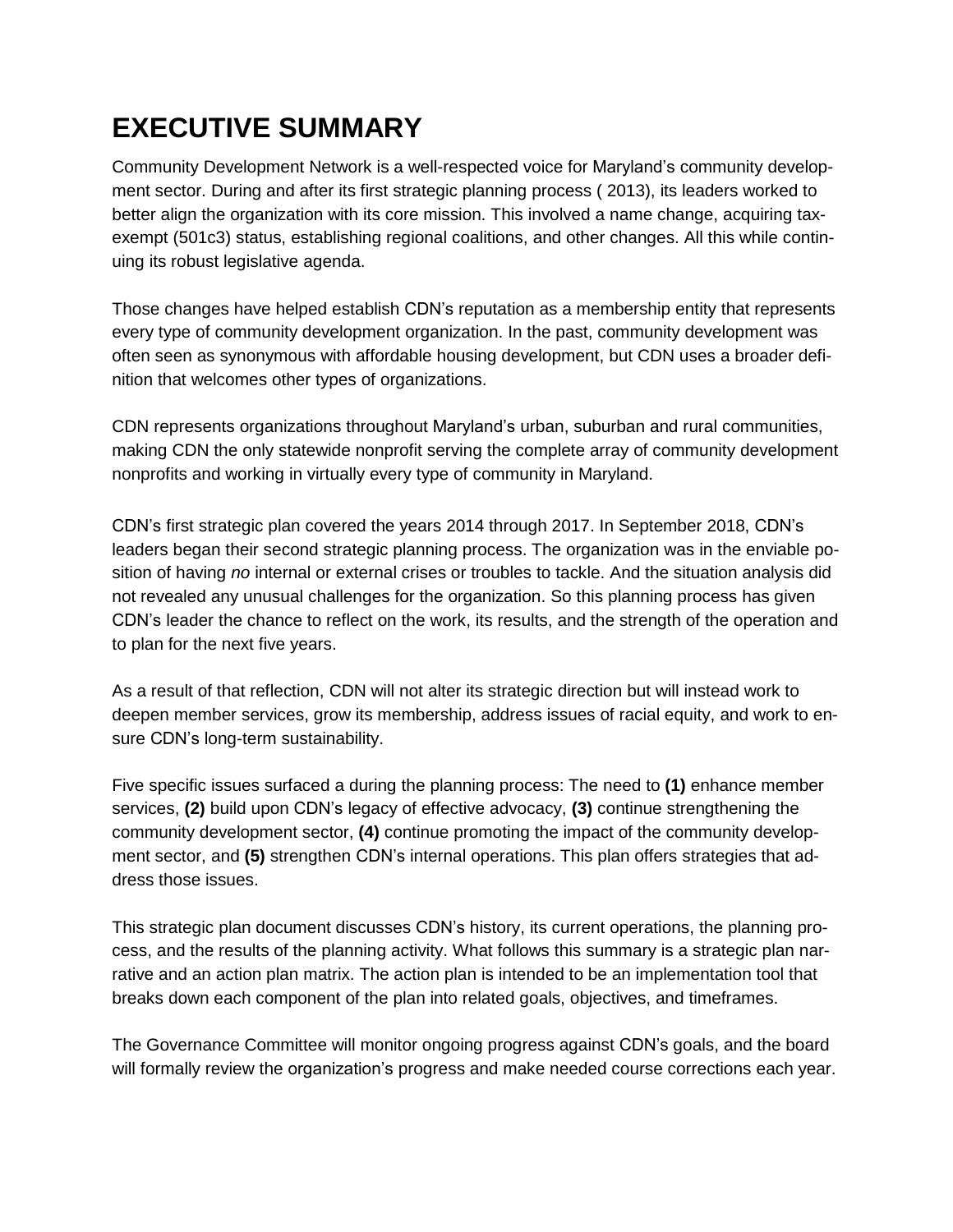### **Conclusion**

CDN's leaders and members are deeply committed to the success of Maryland's community development sector. And they will work working together as a network to strengthen CDN's ability to support the sector in the coming years.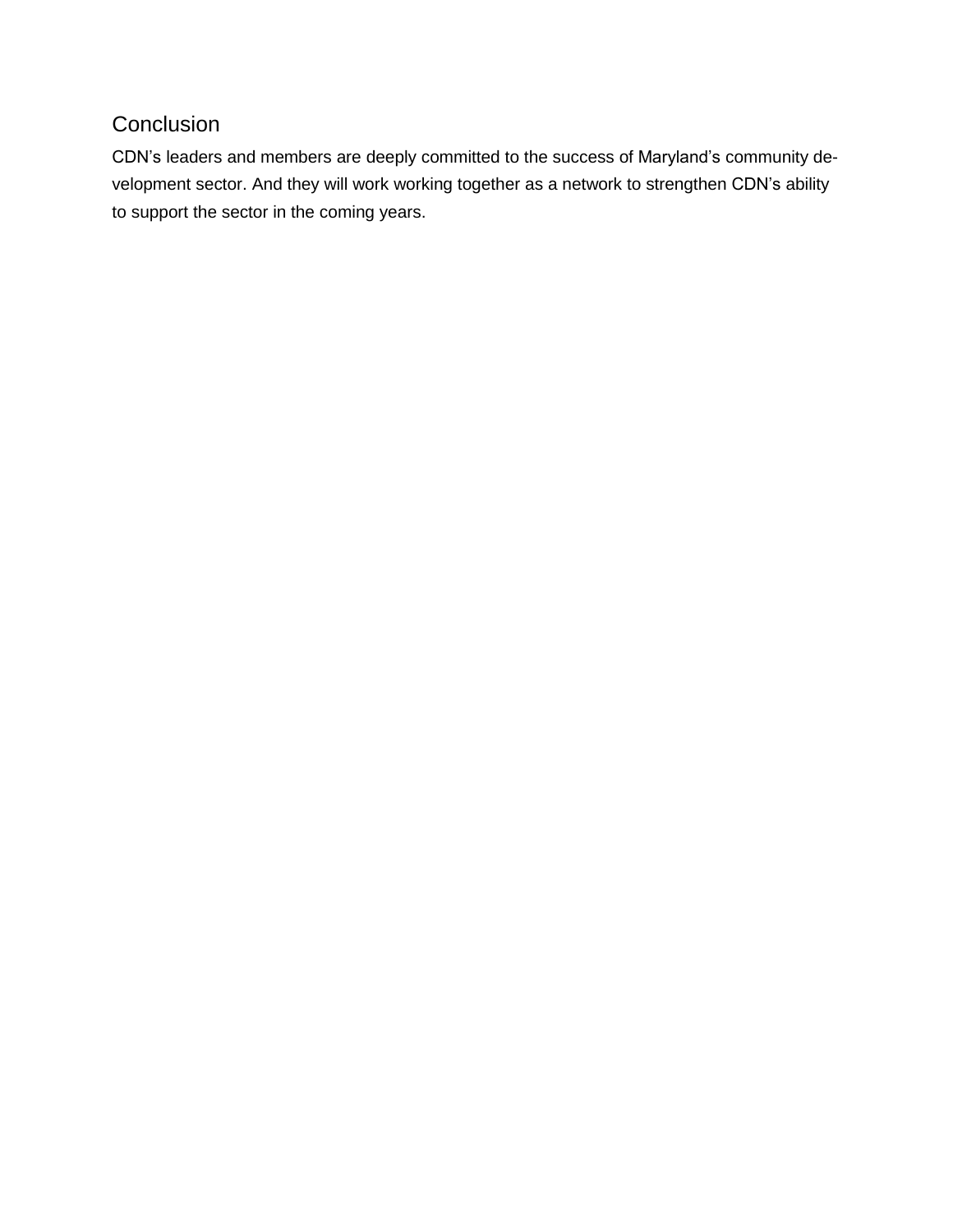### PART 1: INTRODUCTION

### A. About the Community Development Network

The Community Development Network of Maryland (CDN) is the voice for Maryland's community development sector and serves nearly 200 member organizations. CDN—a tax-exempt organization- focuses on small affordable housing developers, housing counseling agencies, and community-based nonprofits located in Maryland's urban, rural and suburban communities.

### The Mission

CDN revised its mission during this strategic planning process, and it now reads as follows: The mission of the Community Development Network of Maryland is to promote, strengthen, and advocate for the community development sector throughout Maryland's urban, suburban, and rural communities.

#### The Vision

CDN envisions a state in which all neighborhoods are thriving and where people of all incomes have abundant opportunities for themselves and their families.

#### Guiding Principles

CDN's Guiding principles form our fundamental values and articulate the ideals we hold ourselves to, and guide the board and staff as we carry out our work. Our guiding values are as follows:

- CDN looks to be the voice for and of Maryland's community development sector
- CDN values our role as convener, community builder, collaborator, and advocate
- CDN's training, advocacy and activities are driven by its members and an active Board of Directors
- CDN is proactive and strategic. Our programs are designed deliberately according to strategic priorities and analysis of our members
- CDN commits to pursuing racial equity in its leadership, its membership, and its work.

#### The Operation

CDN operates with a full-time executive director and four consultants. It has a Baltimore, Maryland address but no set office. Staff and consultants work virtually.

While the executive director carries out most of CDN's aggressive agenda—especially its robust legislative agenda—CDN members are also active and engaged.

#### The Regional Coalitions

CDN had established regional coalitions throughout Maryland. Their four-fold purpose is to (1) touch all the organizations involved with community development in Maryland, (2) understand and meet member capacity-building and training needs, (3) work to resolve the issues that affect each region, and (4) review the CDN legislative agenda and understand what's happening in the area that might need a legislative fix.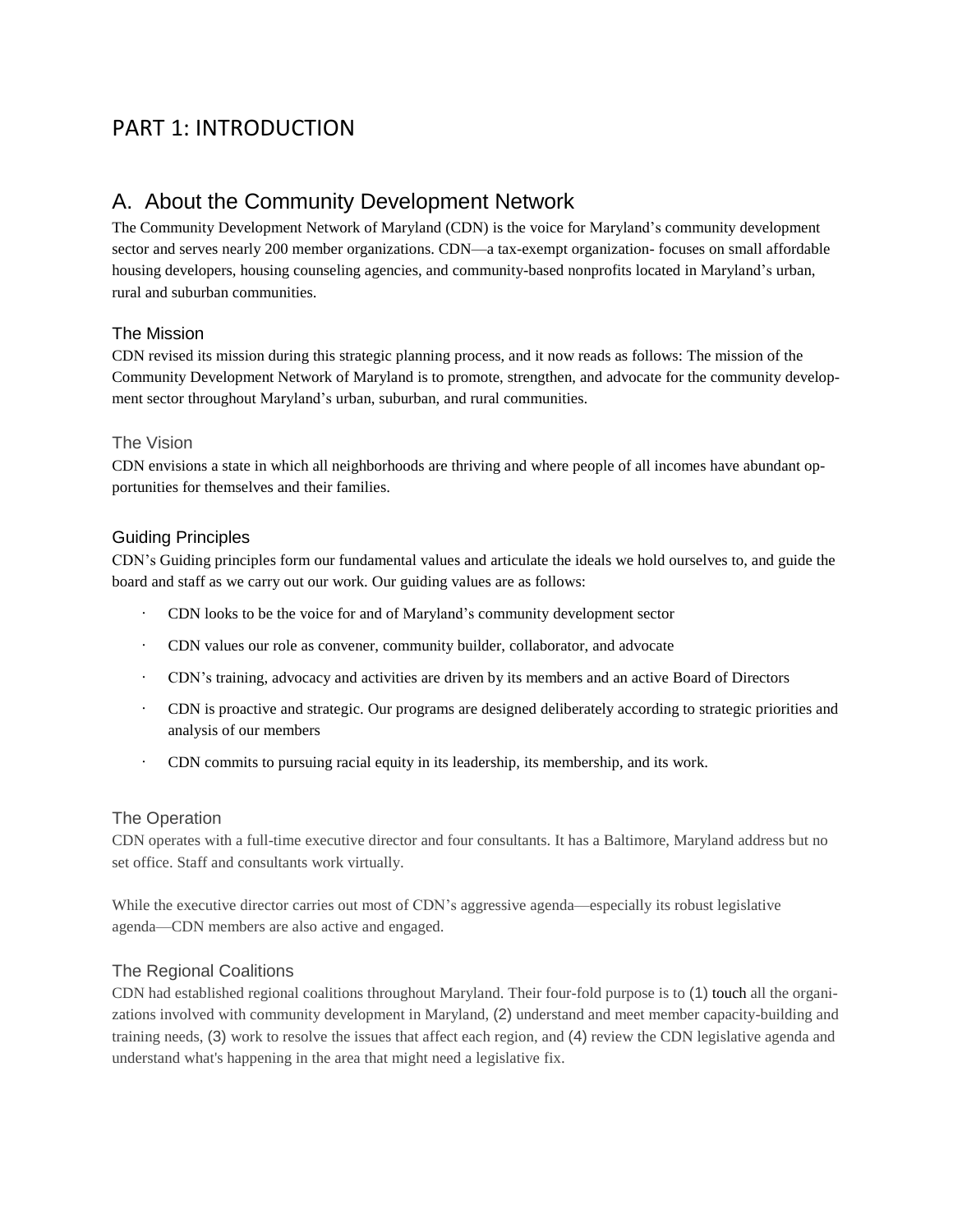The regional coalitions are as follows: Southern Maryland, Eastern Shore, Western Maryland, DC Region, Central Maryland (minus Baltimore City), and Baltimore City.

### CDN's History

CDN is the re-creation of the Maryland Asset Building and Community Development (ABCD) Network, which was founded in 2006 to fill the void left after the Maryland Center for Community Development closed.

ABCD was created to be a network of community development organizations that would work together to build capacity within the community development sector and to advocate for the sector with one voice.

#### Name Change

As a result of ABCD's 2013 strategic planning process, the board opted to change the organization's name to Community Development Network of Maryland (CDN), which became a tax-exempt (501c3) nonprofit.

The name and mission were changed to reflect the decision to make "community development" all inclusive. While community development has sometimes been viewed as only affordable housing development, CDN views community development as improving the quality of life for individuals and families, transforming neighborhoods with blighted conditions, providing housing counseling to prospective home buyers, asset development, and more.

### The Addition of Housing Counseling

Consistent with CDN's mission and values, in 2015 the Maryland Housing Counselors Network merged with CDN, transferring the former's assets and responsibilities for training Maryland's housing counselors to the Community Development Network.

### B. About CDN's Work

### 1. Advocacy

CDN's Advocacy work has been the core of the organization and its greatest service it its members since its inception. CDN's Policy Committee meets regularly to formulate an agenda and approve legislation that CDN will support. Then the executive director and CDN members advocate on behalf of CDN in Annapolis during each year's General Assembly.

CDN's recent legislative accomplishments include the following:

- FY2018 budget: CDN successfully advocated for increases in capital funding for Community Legacy, Strategic Demolition and Smart Growth Investment Fund, Rental Housing Works, and Baltimore Regional Neighborhood Initiative. Other funding was left at level funding as requested by CDN.
- Tax Sale Reform: During the 2017 General Assembly CDN proposed legislation to create a task force to reform Maryland's antiquated and predatory tax sale system. The Task Force was created and penned seven pieces of legislation, five of which were passed during the General Assembly. CDN worked with a coalition of groups, including Maryland Association of Counties and Maryland Municipal League, and also worked with landlords and others to address these complex pieces of legislation.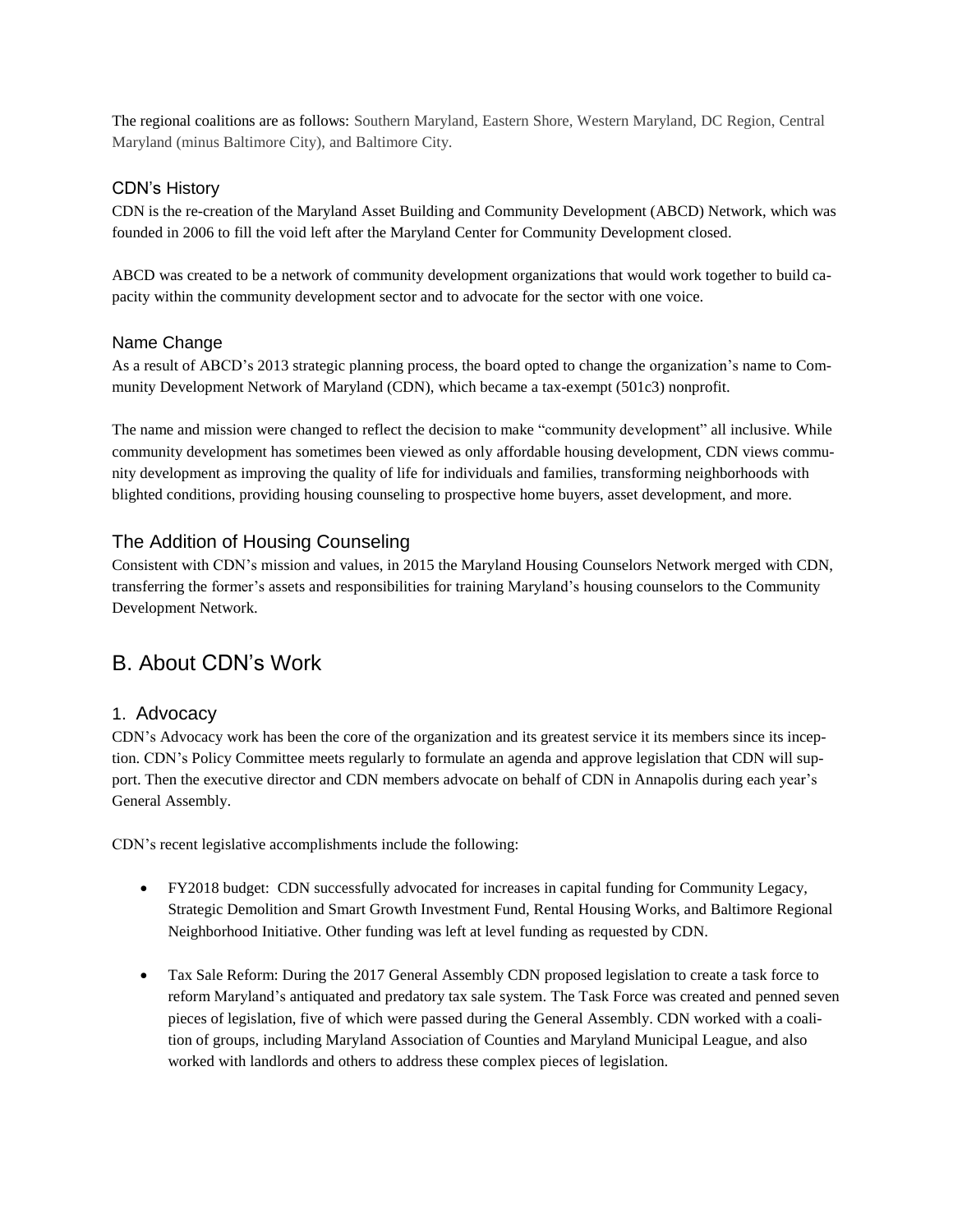Community Development Fund: The Maryland General Assembly passed legislation to create the Community Development fund, but without a funding source. The Fund would provide operating dollars to community development organizations across the state, and CDN is working to create a funding source.

### 2. Strengthening The Community Development Sector

In 2013, CDN launched a one-on-one consulting program. Member organizations interested in strategic planning, coaching, housing finance, program evaluation and more applied for help from CDN staff or one of its vetted consultants.

That program proved more costly than anticipated. So while this program will continue in Baltimore City, CDN has suspended the program elsewhere, pending an evaluation of the program and CDN's ability to find resources to support it.

CDN continues to strengthen its members by providing trainings and scholarships to trainings when available. One example is the coaching and training program that CDN designed for housing counselors. The organization is working to ensure that all the state's Housing Counselors are ready to pass the HUD Certification Exam, since that certification is required by 2020.

### 3. Promoting The Community Development Sector

CDN launched the "Leading the Way to Stronger Communities" campaign in 2014 to promote the social and economic impact of community development in Maryland. As a result, CDN released its annual *Impact Fact Sheet* and had several letters to the editors and an Op-Ed published in the Baltimore Sun.

Maryland Community Development Week is the featured initiative in this campaign. It is a series of events advertised and held throughout the state that highlights specific aspects of community development. The goal is to celebrate our success in a way that increases the sector's visibility and educate policymakers about its benefits.

Also launched in 2014, Maryland Community Development Week activities have been well-attended and have received much-needed media coverage. During this annual campaign CDN celebrates the winners of its **Award of Excellence** and promotes local events that shine the spotlight on the work of CDN members.

### PART 2: ABOUT THIS STRATEGIC PLANNING EFFORT

CDN began work on this, its second strategic plan, in September 2018. The process and results follow:

### A. Strategic Planning Rationale

CDN is the successor to the Maryland Asset Building and Community Development (ABCD) Network, which was founded in 2006. As was mentioned earlier, ABCD was founded to fill the void left by the closing of the Maryland Center for Community Development.This new network of community development organizations was formed to work together to build the sector's capacity and to advocate with one voice.

ABCD's founding executive director left the organization in 2012, and a new executive director was hired in 2013. The board and the new executive director took that opportunity to engage in CDN's first strategic planning effort.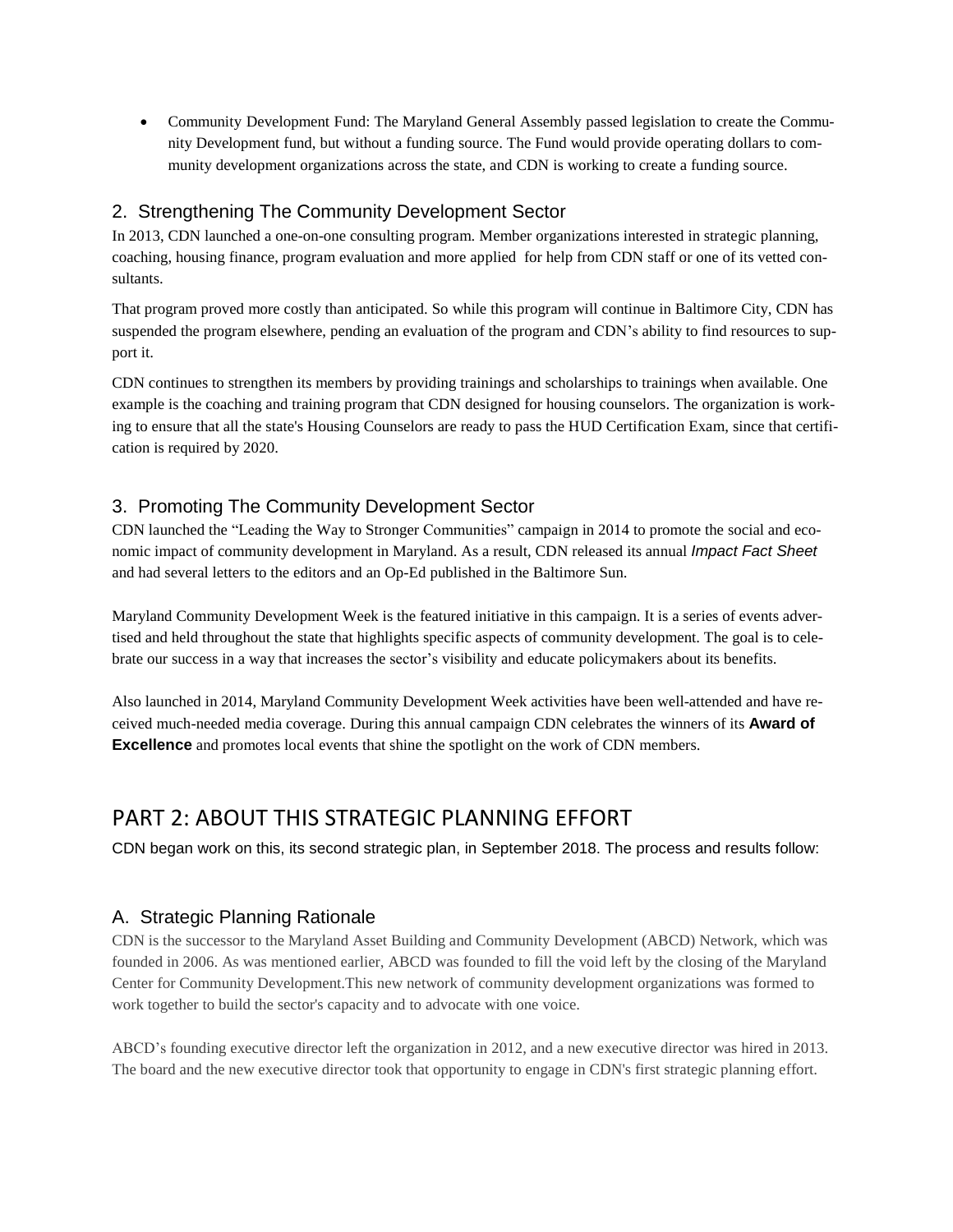That planning process resulted in several changes, the most significant of which was a name. ABCD became Community Development Network of Maryland to better align the name with the organization's mission. The new organization was incorporated and acquired 501c3 tax-exempt status.

The new executive director and CDN members pursued the strategic goals identified in that 2014 -2017 strategic plan and completed most of those goals. Then in 2018, CDN's leaders were ready to look back at their progress, assess the current situation, and again plan for CDN's future.

### B. The Planning Process

CDN engaged a consultant LaCharla Figgs to facilitate the planning process and draft the final plan.

The consultant gathered input for the situation analysis through (1) document review, (2) three focus groups made up of CDN members, (3) interviews with several external stakeholders, and (4) researching local associations that might be considered CDN competitors.

CDN members and the executive director met with the consultant in September for a facilitated strategic planning retreat to begin crafting strategic goals for the next 3 years. The consultant distributed the results of the retreat for review, and the executive director followed up with an action plan matrix containing draft objectives and timelines related to the strategic issues and goals.

Two more member group meetings followed to allow CDN members to comment on the proposed goals, objectives, and timeframes.Their responses were factored into the final strategic plan.

## PART 3: SITUATION ANALYSIS

### A. The Current Situation

### CDN's Current Mission

CDN's mission is to engage and strengthen Maryland's community development industry and promote comprehensive community development through advocacy, partnerships, and capacity building. The organization serves community development organizations in urban, rural and suburban communities.

### CDN's Priorities

- To enhance and sustain a strong community development industry in Maryland
- To promote the economic and social impact of the community development industry in Maryland, and
- To be the voice for the community development industry in Maryland

### Personnel

The Staff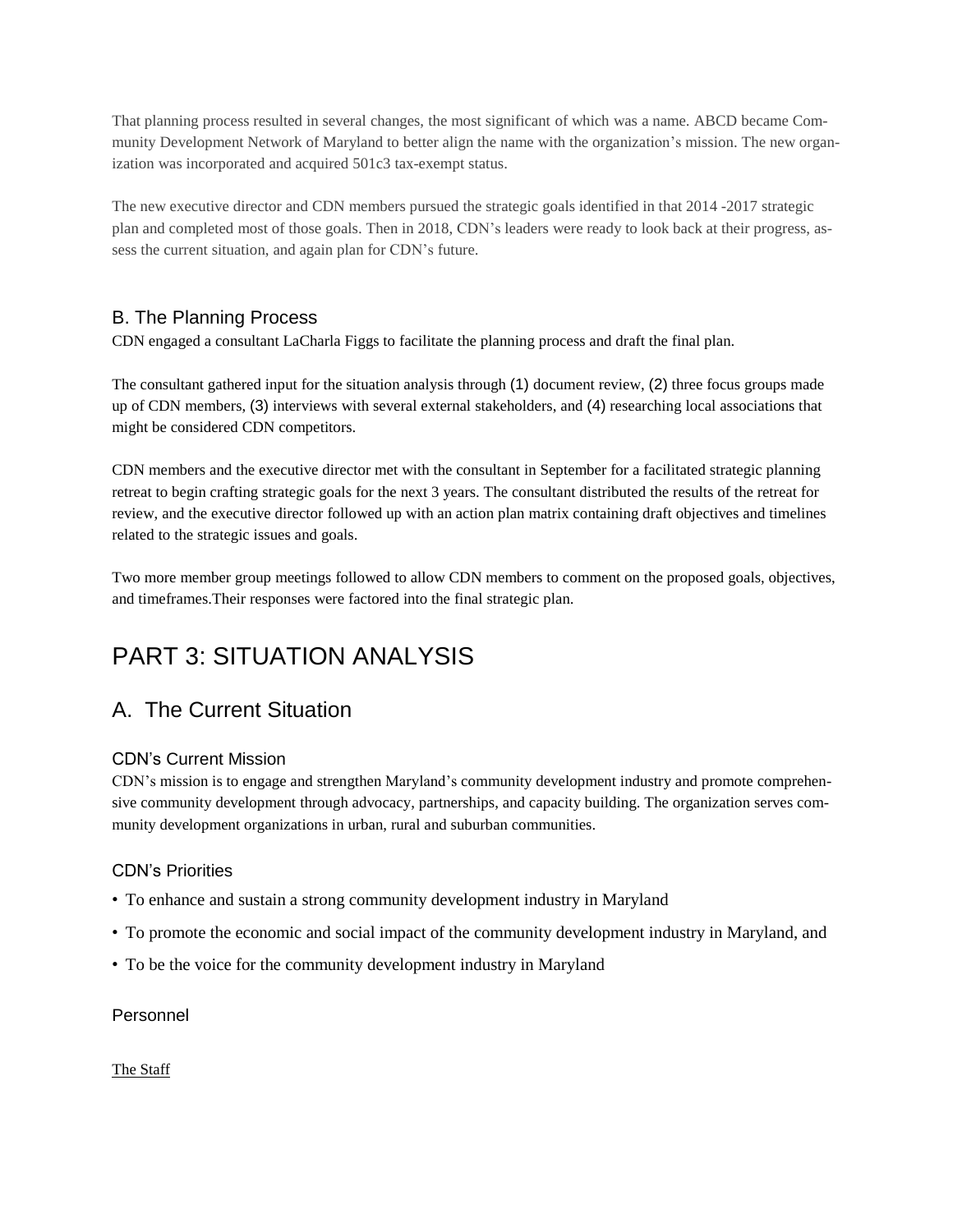Executive director Odette Ramos works full time, and CDN's office is in her home. CDN relies on participation from Board members and members at large to enhance its work. The executive director's role is to implement CDN's strategic priorities, ensure participation from board members and others on priority issues, provide leadership and expertise, use her skills in advocacy and organizational development, and to raise funds.

#### **Contractors**

- CDN uses is a part-time contractor who helps with organizing in Baltimore City. Her expertise in community development—particularly in these networks—has been critical to CDN's essential work in Baltimore City.
- CDN also uses a part-time contractor who works on event planning and coordination, sponsorship fundraising, and membership engagement.
- Hagerstown Neighborhood Revitalization Partnership works under contract to carry out CDN's housing counseling work.

#### The Board

The Board of Directors represents each region of the state. CDN ensures that board member organizations represent each aspect of community development, including affordable housing, neighborhood revitalization, Main Street/business development, housing counseling, and more.

The Board is not only active as a governing body but, members also volunteer on committees and working groups as needed. The standing committees are the Executive, Governance, and Finance Committees. And CDN uses Membership, Fundraising, and Events Committees, along with working groups for each initiative.

#### CDN's Executive Committee

Stephanie Prange Proestel, Housing Initiative Partnership – President Glenn Irwin, Ocean City Development Corporation – Vice President Ilana Branda, Montgomery Housing Partnership – Secretary Dana Johnson, The Redevelopment Fund – Treasurer Janice William, BB&T – At-Large Executive Committee member Erin Shearman Karpewicz, Arundel Community Development Services – Immediate Past President

#### Activities

#### Statewide Advocacy

The core of CDN's work is to represent the community development industry in Annapolis during the General Assembly each year. Through the regional coalitions and involvement with several statewide coalitions, CDN establishes its Policy Agenda each year. Work gets done on legislation throughout the year to prepare for the General Assembly Session which lasts from January through April.

#### Social and Economic Impact

CDN launched the *Leading the Way to Stronger Communities* campaign, an ongoing effort to educate the public, legislators and funders about the important social and economic impact of Maryland's community development sector.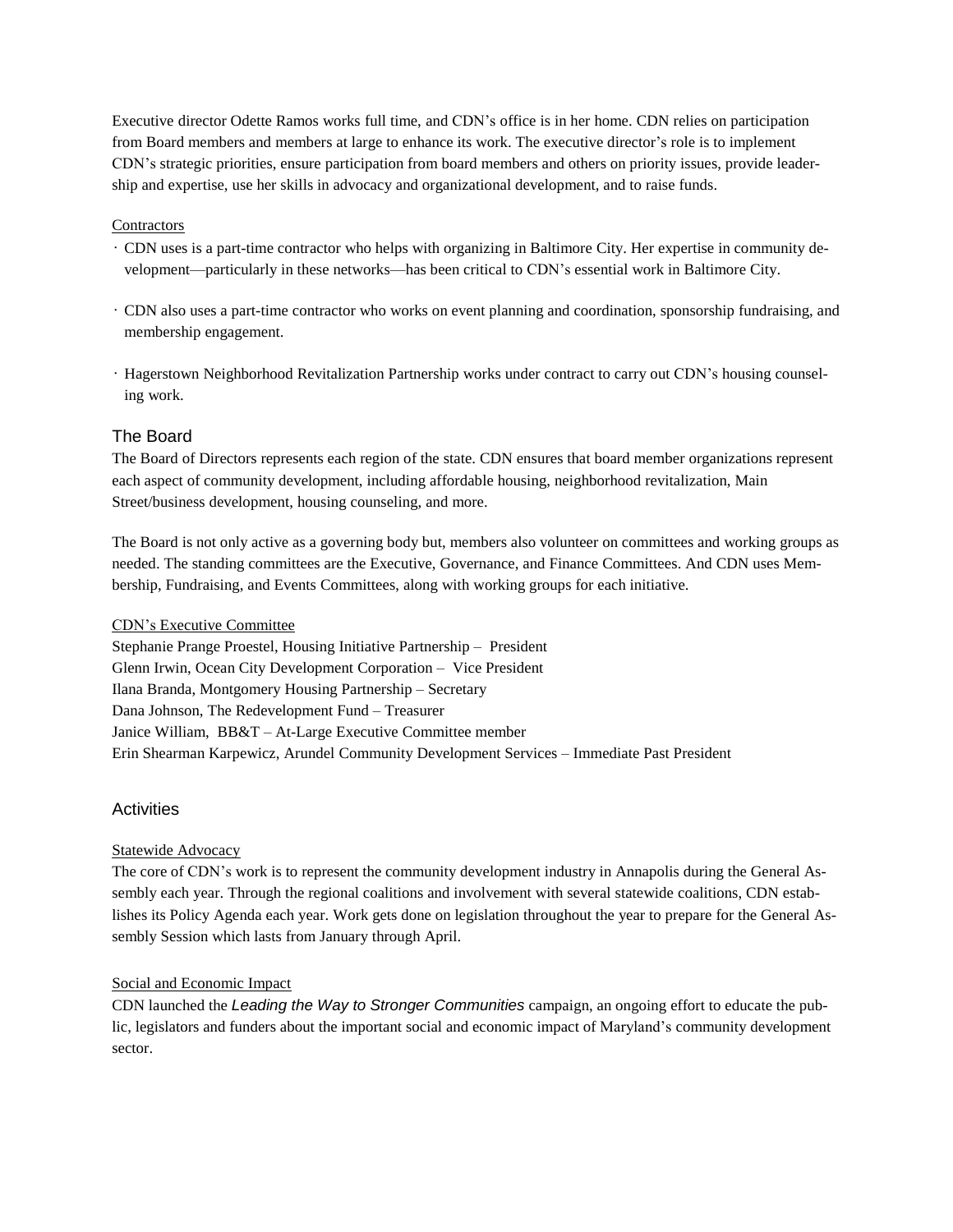The most important part of the campaign is getting people to understand what community development is, and how it improves the quality of life in Maryland's neighborhoods. CDN uses its website, social media, and its annual *Maryland Community Development Week* to spread its message.

#### Capacity Building

CDN participates in NeighborWorks and other trainings and offers scholarships that allow members to attend trainings. CDN is also offering limited one-on-one expertise in board and organizational development.

### B. CDN's Strengths and Weaknesses

The strategic planning consultant conducted 3 focus groups with CDN members to learn their perceptions of the organization's strengths and weaknesses. The results are as follows.

- 1. What are CDNs greatest strengths in the area of Advocacy?
	- The focus groups all cited the same key organizational strength: executive director Odette Ramos. They pointed out that her wealth of knowledge, skill, influence, and connections make CDN's advocacy work impressive. Members appreciate Ms. Ramos' efforts to keep the members—who are scattered around the state connected and up-to-date. They are pleased with the way she helps educate coalitions who are not skilled in advocacy. And they are amazed by her energy, since she works as the lone CDN staff member and is exceptionally productive.
	- CDN is a true network that gathers input from all over the state in order to set its advocacy agenda.
	- CDN builds partnerships among organizations that might not have otherwise come together in order to pursue common agendas. Urban, suburban, and rural organizations unite at CDN and find common ground.
	- Organizations are connected to policymakers through CDN in ways that would not have happened without the organization.
	- CDN has staying power. It has been involved with state advocacy over several administrations.
	- CDN is a smart collaborator and works with other regional associations to both support common legislative agendas and avoid contradictory agendas and unnecessary overlap.
	- CDN is a strong advocate for the nonprofit sector. (Some similar associations also represent for-profits.)
- 2. What are CDNs greatest strengths in the area of Member Capacity Building?
	- CDN consistently convenes organizations from all over the state and provides important industry updates and peer learning opportunities. Gathering peers in the same room has the added benefit of fostering productive connections between them.
	- The Baltimore City Committee is very active. It has monthly meetings that provide helpful resources like funding opportunity updates, connections to city leaders, and the opportunity for peer connection and learning.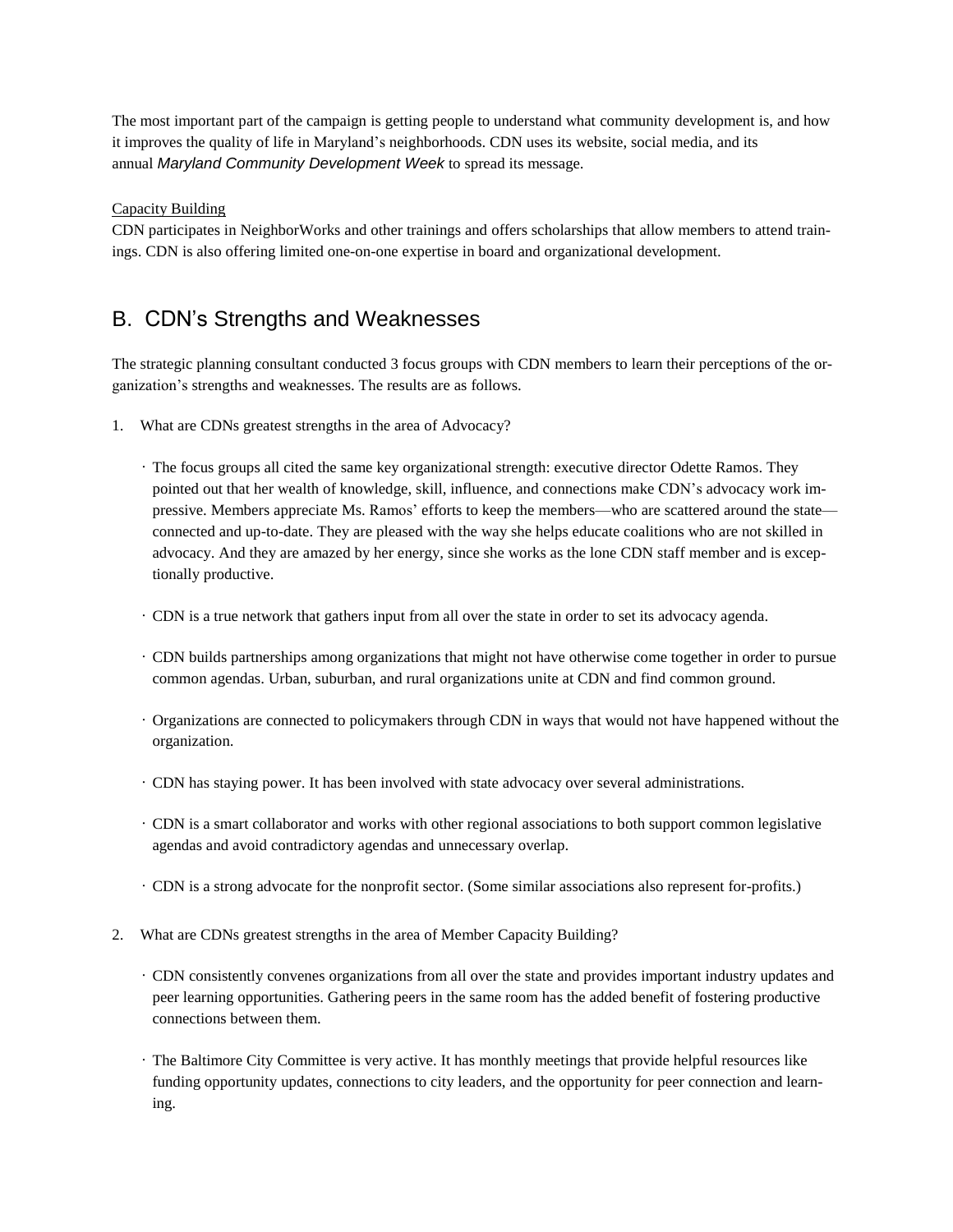- 3. What are CDNs greatest strengths in Promoting Community Development?
	- CDN's Community Development Week has raised the profile of the community development industry and continues to do so.
	- CDN was successful in getting community development Tax Credits increased.
	- CDN supports other organizations—like affordable housing groups—in their push for support from the State by showing up at hearings, even outside the legislative calendar.
	- The executive director shares ideas on ways to energize localities around community development when the localities' primary focus is economic development
	- CDN continues working to increase the visibility of community development as an industry.
- 4. What would you most like to see CDN improve?
	- CDN's greatest strength is also its greatest potential weakness. CDN's success and accomplishments are largely due to the executive director, who is working without staff support. Members want to see CDN provide staff support to the executive director and determine how the work will continue in the event of her absence or exit.
	- Raise more funds to hire additional staff. Several agreed that raising additional funds from CDN's nonprofit members would not be practical. Members offered two possible ways to address this: an annual fundraising appeal to for-profits and pursuing partnerships or fee-for-service opportunities with universities.
	- Provide additional guidance to help organizations better prepare to engage with their legislators. One way would be to create what one member calls "action toolkits," which might contain action alerts, copies of relevant testimony, and other resources.
	- Create a regular method of communicating news, funding opportunities, etc., such as through a regular newsletter.
	- Address only top member legislative priorities so that CDN's agenda is more focused and the staff is not overtaxed. One suggestion was to focus on the needs expressed by each region and tie CDN's legislative agenda to those needs. Also, harness more of the members' capacity in carrying out CDN's agenda.
	- Members expressed uncertainty about CDN's role in housing counseling and an interest in having CDN offer these organizations capacity building support. One member suggested that CDN become a housing counseling intermediary.
	- Provide more peer-led topic-specific trainings in lunch-and-learn or webinar formats.
	- Many community development nonprofits in the state don't have the support of an intermediary, and they work in a vacuum. CDN could serve as their convener.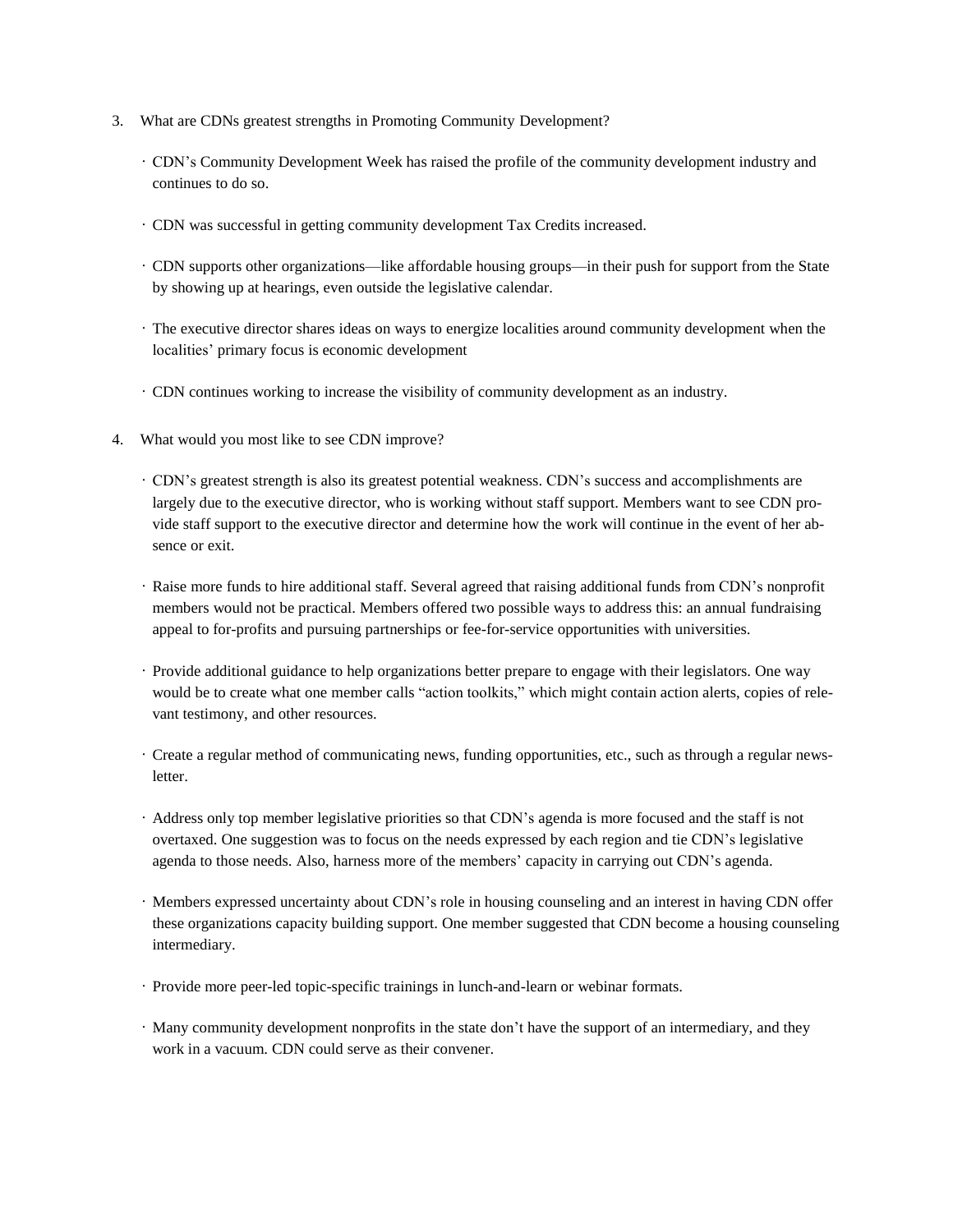- Update the community development indicators. These will help members tell the story of community development.
- Help members develop common language about community development that is easily understood by those unfamiliar with the field. (A member gave an example of a Virginia organization that drafted the kind of language they'd use to describe community development to their mothers. The press and later government officials, embraced that language and started using it.)
- Update the website and CDN's social media channels. Use advice from a communications expert on ways to make the website more visually appealing and to better communicate CDN's value.
- 5. How does CDN compare to similar organizations?

Some members see Maryland Nonprofits, Maryland Affordable Housing Coalition, and the Housing Association of Nonprofit Developers as similar organizations. Others pointed out that CDN has key differences that make it unique:

Members noted that CDN convenes all types of community development organizations under one umbrella. And CDN is dedicated to addressing the needs of urban, suburban, and rural organizations.

Still members did offer comments when asked how CDN compares to perceived competitors and how CDN could improve:

- Generally, members see CDN as one of the best state-wide conveners, and they want to see this continue.
- Members acknowledge that some organizations, like Maryland Nonprofits and HAND particularly, have strong capacity building programs. But except for an interest in lunch-and-learn sessions and webinars, members showed little interest in expanding CDN's capacity building work—except as it relates to advocacy.
- Again, some members want to see CDN streamline its legislative agenda in order to realize greater success. They mentioned that some other organizations pursue a more limited agenda with deeper focus, which leads to a larger number of successes. Several members suggested that CDN focus on its branding to boost its image and attract more members.
- Some members want to see even better communication within CDN so that members know about one another's programs and activities, such as workshops. A newsletter was again suggested as a potential solution.

### C. Implications

Two things were made abundantly clear during the interviews: CDN is meeting a critical need for its members, and the members attribute the organization's success primarily to its executive director.

Members would like to see a more focused approach in advocacy, continued convening of their peers, improved communication among CDN members, ongoing peer-led capacity building, and help educating officials and others about the community development field.

If the three focus groups are representative of CDN's membership, the organization is serving its members well.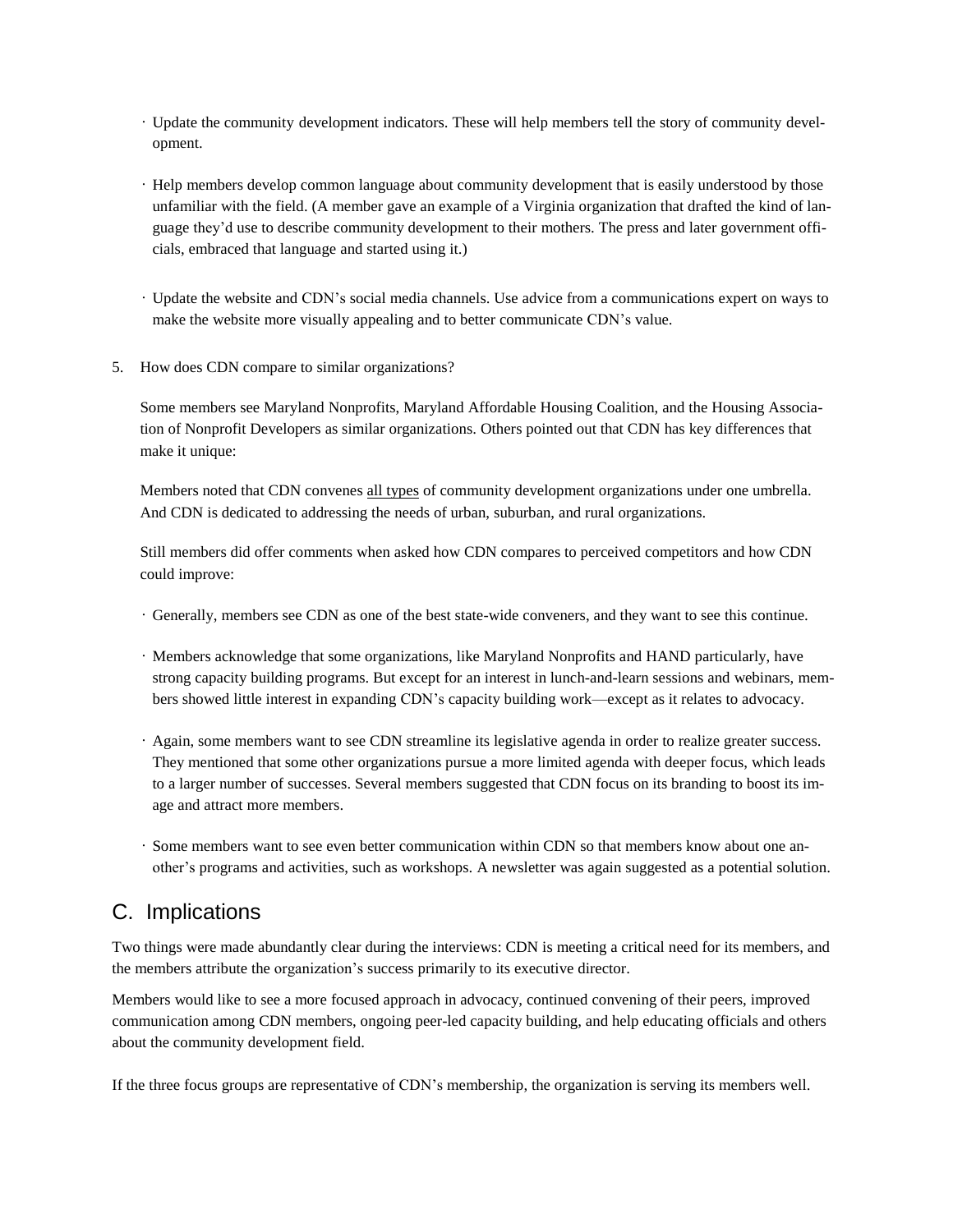### D. Strategic Direction

CDN has a strong track record and a solid operation. Rather than alter is direction, the CDN will build on its strengths. So over the next 5 years, the organization will work to deepen member services, increase its membership, become a change agent for racial equity, and ensure CDN's long-term sustainability.

#### Deepen Member Services

CDN serves an important role and unique role for its members. Its chief benefit is in advocacy, and CDN's leaders will work over the next 5 years to increase the capacity of its members to successfully engage state and local policy makers. In addition, CDN will continue to publicly showcase the work of CDN members, facilitate member communications and peer-to-peer learning, and will help educate public officials about community development issues.

#### Increase Membership

CDN will work over the next 5 years to attract an array of community development organizations and local government representatives. Our goal is expand the number voices advocating on behalf of people and communities in need in the State of Maryland. We want CDN to be THE place for these advocates to learn and grow.

#### Address Racial Equity

Racial equity is an ongoing challenge in the U.S. and in the community development sector, especially as it relates to minority communities and minority representation within the sector. CDN recognizes that these ongoing issues defy simple or quick solutions and is committed to addressing these issues on an ongoing basis. Specifically, CDN will employ a Racial Equity lens in its own board recruitment, in helping to attract people of color to the sector, and in carrying out its ongoing activities.

#### Ensure Organizational Sustainability

CDN's work has been critical in obtaining and preserving funds that serve low-income communities in Maryland. Through CDN, its members advocate on behalf of those who voices are seldom heard in the political arena. And that must continue. So during this planning process, CDN has committed to strengthening the organization by increasing its membership, securing additional funding, and developing a succession plan to ensure strong long-term leadership.

### E. Decisions Made During the Strategic Planning Process

The CDN Board of Directors made the following key decisions during this planning process. Details appear in the the goals and objectives that follow:

- Continue CDN's work around Strengthening, Promoting and Advocating for Maryland's community development industry.
- Revise Mission statement to more accurately reflect the work of CDN.
- Increase CDN's engagement with current members, raise more membership dollars, work to increase the number of new members, and add more activities that strengthening CDN members.
- Continue the Advocacy work and ensure that more CDN members have relationships with delegates and senators in the event that CDN's executive director leaves.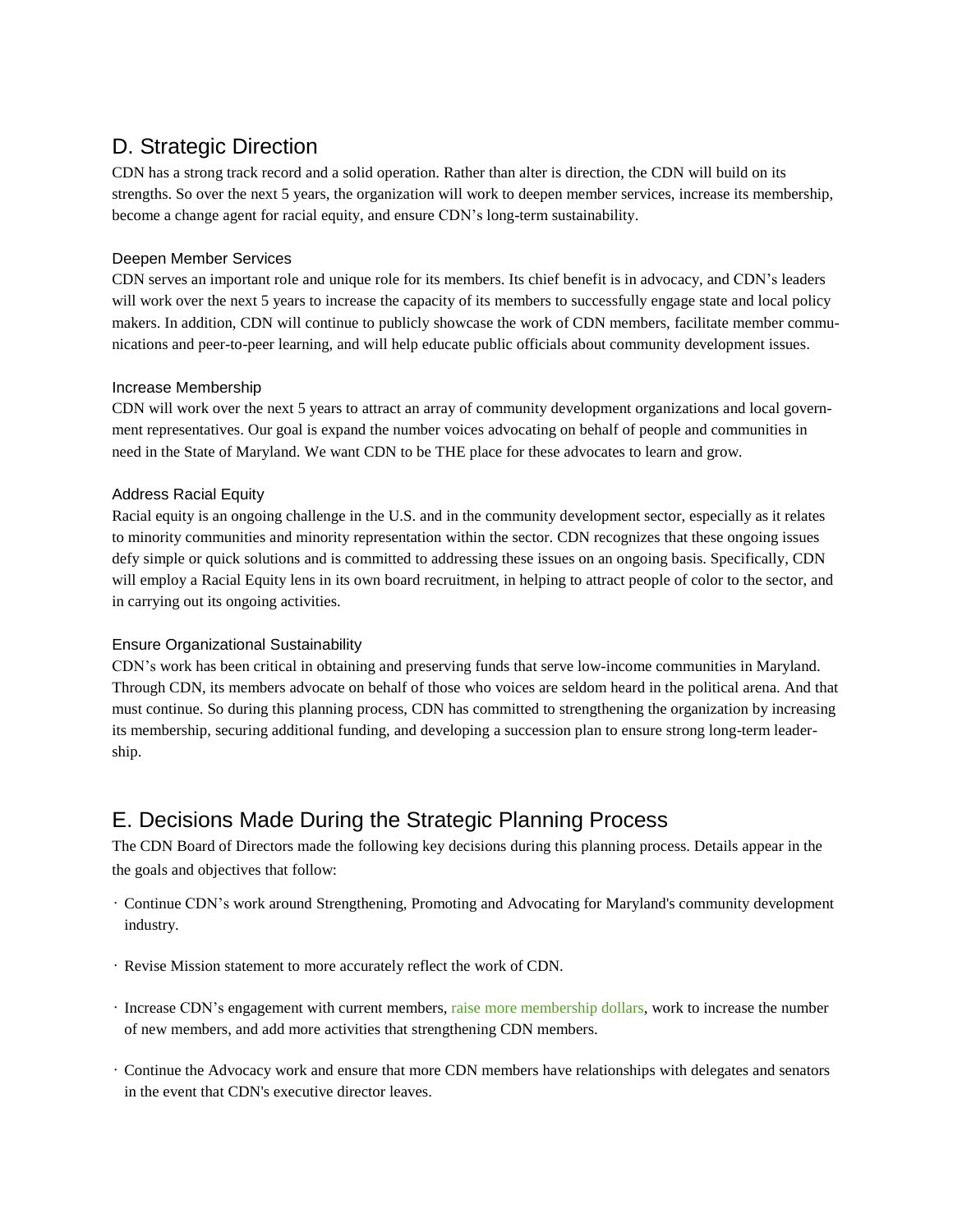- Craft a Succession Plan to ensure that the legacy and capacity of the organization does not lapse if the executive director leaves.
- Hire a staff person to assist with CDN's work, including administrative duties, improving on the membership and communications work that is lacking without someone's full attention, and to ensure that the internal workings of the organization rest with more than one person.
- Intentionally address and remain conscious of the issue of racial equity. The Community Development field is lead primarily by white leaders. It is important to attract leaders of color to CDN's board and to ensure that people of color know that their contributions are important to the community development sector.

### F. Items for Immediate Action

During this planning process, CDN's board agreed to make the following important changes right way:

#### The Mission Statement

The mission statement was amended to read as follows: "The mission of the Community Development of Maryland is to promote, strengthen, and advocate for Maryland's community development sector throughout the state's urban, suburban, and rural communities."

#### Racial Equity

CDN recognizes that systemic bias and discriminatory practices have had a lasting effect in the US and here in Maryland. Redlining and mortgage denials are just two of the practices that have contributed to segregation and community disinvestment over the years. These and other practices have had lasting effects—both for people of color and for predominantly minority communities. Therefore, CDN will incorporate issues related to racial equality throughout its plans and its operations.

### PART 4: GOALS AND OBJECTIVES

The following goals and objectives are the result of CDN member conversations during the strategic planning retreat and follow-up conversations about the draft goals and objectives. The

### **Component 1: Enhance Membership and Communications**

RESULT: *Within the next four years we will see…*

The Community Development Network of Maryland increases its membership base of primarily nonprofit community development organizations, but also towns and counties. The regional coalitions are thriving. CDN's communications are enhanced to ensure that members are informed frequently throughout the year.

#### **Goal 1: Continue regional meetings as a recruitment tool**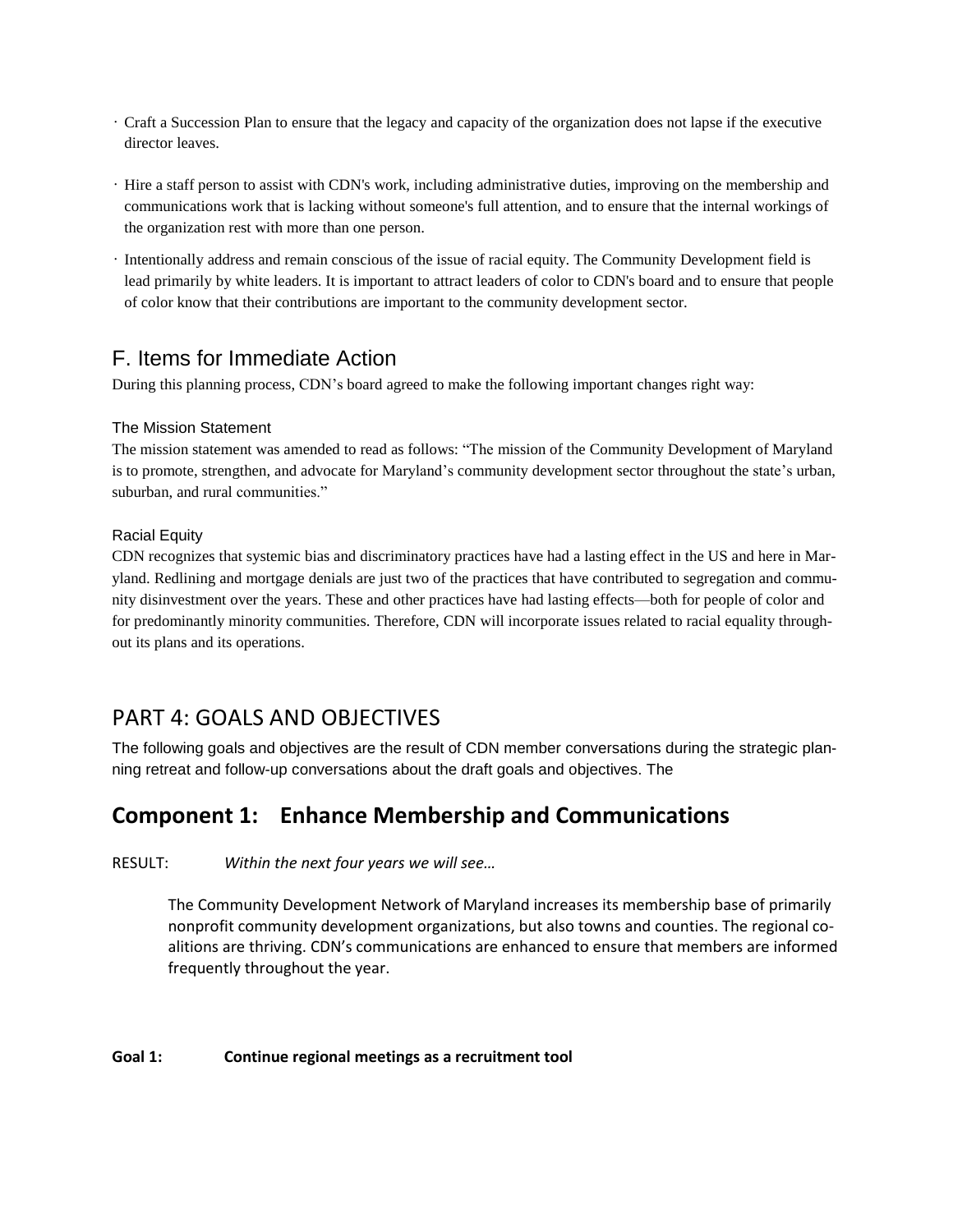| <b>Objective</b>                                                                                                                                         | <b>Action Item</b>                                                                                                                                                                                                                                                                                                                | <b>Start</b><br><b>Date</b> | Implement<br><b>Date</b> | By Whom<br>(Committee,<br>Staff, Board)                                      | <b>Notes</b> |
|----------------------------------------------------------------------------------------------------------------------------------------------------------|-----------------------------------------------------------------------------------------------------------------------------------------------------------------------------------------------------------------------------------------------------------------------------------------------------------------------------------|-----------------------------|--------------------------|------------------------------------------------------------------------------|--------------|
| А.<br>Continue regional coalition<br>meetings at least 2 times<br>per year (increase to 3 if<br>possible)                                                | With the exception of Baltimore City, the<br>regional coalitions meet 2 times per year<br>to review the CDN legislative agenda and<br>report and provide feedback on work to<br>be done. (Baltimore City and possibly<br>MoCo will meet more often)                                                                               | Spring<br>2019              | Ongoing                  | <b>Executive Di-</b><br>rector,<br>events coor-<br>dinator (con-<br>tractor) |              |
| Β.<br>Continue housing counsel-<br>ing regional roundtables<br>meetings                                                                                  | These meet every quarter or so regarding<br>housing counseling specific work. staffed<br>by Civil Justice and CDN housing counsel-<br>ing staff                                                                                                                                                                                   | Spring<br>2019              | Ongoing                  | Housing<br>counseling<br>staff                                               |              |
| C.<br>Follow up with regional coa-<br>lition/roundtable attendees<br>to gain membership                                                                  | Ensure that people who attend regional<br>meetings get follow up to ensure they<br>are on our email list, and that they be-<br>come members. A personal touch here is<br>really important.                                                                                                                                        | Spring<br>2019              | Ongoing                  | Membership<br>coordinator                                                    |              |
| D.<br>Continue staffing the Balti-<br>more City Committee for<br>ongoing capacity building                                                               | Continue staffing for Baltimore City Com-<br>mittee<br>The City Committee is involved with de-<br>veloping an Equitable Development plan<br>for the city with several stakeholders to<br>ensure that everyone's voice is heard<br>and for capacity building of the sector.                                                        | Spring<br>2019              | Ongoing                  | <b>Baltimore</b><br>City Consult-<br>ant                                     |              |
| Ε.<br>Determine the number and<br>type of staff needed to sup-<br>port additional regional coa-<br>litions and secure the re-<br>sources to attract them | Organizers in the regions are critical to<br>keep momentum. There is interest in<br>Prince George's to recreate the home-<br>ownership preservation coalition there,<br>and in Montgomery County for their af-<br>fordable housing group. Frederick also<br>has interest.<br>CDN could be fiscal agent for these coali-<br>tions. | Spring<br>2019              | On going                 | <b>Executive Di-</b><br>rector                                               |              |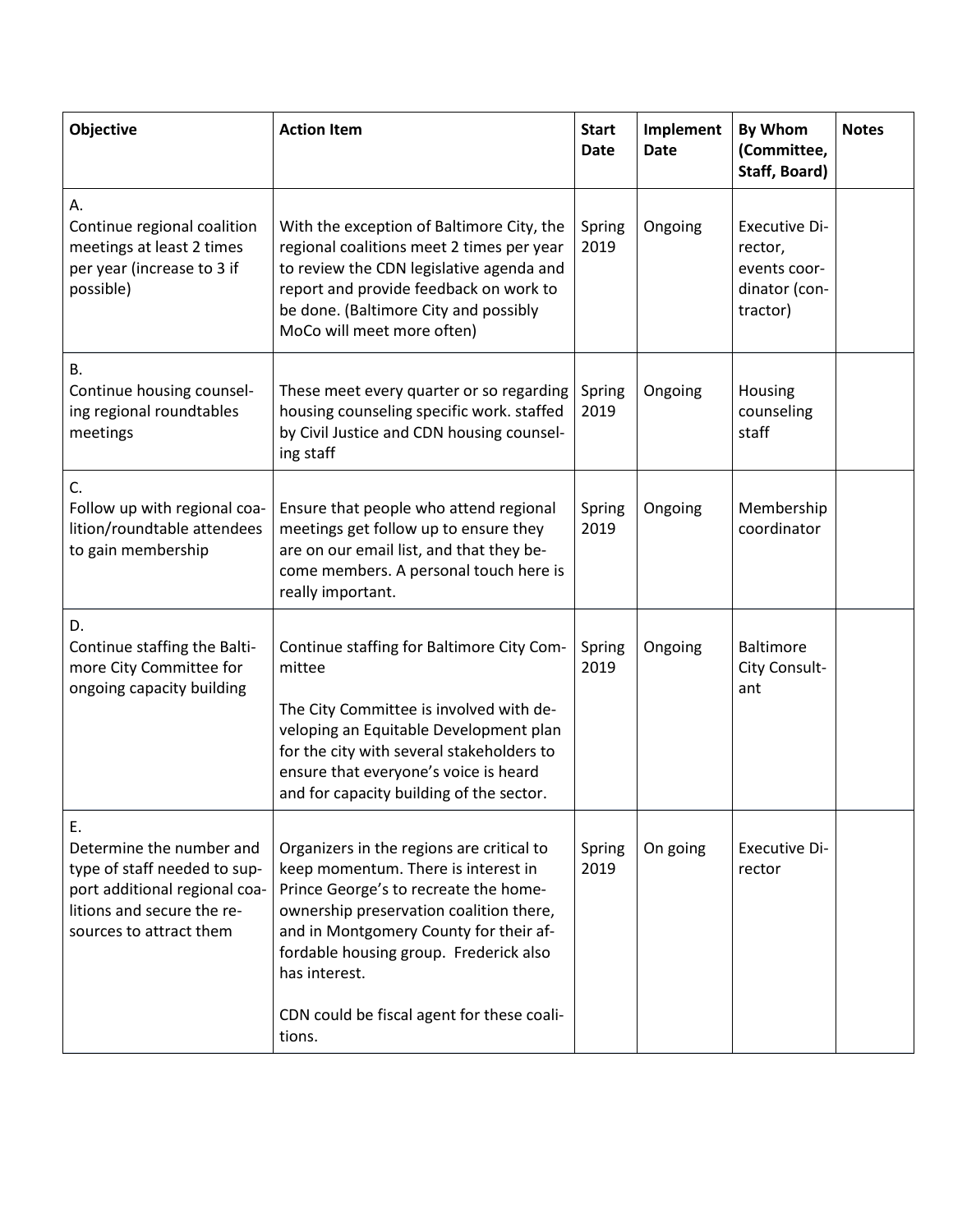### **Goal 2: Clearly articulate member benefits to promote the value of membership**

| Objective                                                                                                                                    | <b>Action Item</b>                                                                                                                                                                                                             | <b>Start</b><br>Date | Implement<br><b>Date</b> | By whom<br>(Committee,<br>Staff, Board)                       | <b>Notes</b> |
|----------------------------------------------------------------------------------------------------------------------------------------------|--------------------------------------------------------------------------------------------------------------------------------------------------------------------------------------------------------------------------------|----------------------|--------------------------|---------------------------------------------------------------|--------------|
| А.<br>Consider additional mem-<br>ber benefits to promote                                                                                    | CDN clearly offers the advocacy work<br>as a major benefit of membership. If<br>not for CDN, there would not be sev-<br>eral items including money, for mem-<br>ber's work. what other items can be<br>offered for membership? | Spring<br>2019       | On going                 | <b>Executive Di-</b><br>rector and<br>Membership<br>Committee |              |
| <b>B.</b><br><b>Implement Peer learning</b><br>webinars as another bene-<br>fit                                                              | Provide quarterly webinars where<br>members can learn from another<br>member doing innovative work.<br>Feature this organization on the<br>Member Spotlight page of the web-<br>site                                           | Spring<br>2019       | Ongoing                  | Membership<br>coordinator                                     |              |
| C.<br><b>Build a CDN Membership</b><br>Directory                                                                                             | Publish directory online so all mem-<br>bers can access it and network with<br>each other across regions.                                                                                                                      | <b>Fall 2020</b>     | ongoing                  | Membership<br>and commu-<br>nications                         |              |
| D.<br>Clearly articulate the bene-<br>fits on CDN website and re-<br>newal letters                                                           | Provide a case statement and talking<br>points on website, for the Board<br>members, and for the renewal letters.                                                                                                              | Spring<br>2019       | ongoing                  | Communica-<br>tions and<br>membership<br>person               |              |
| Ε.<br>Continue to conduct a sur-<br>vey of members each year<br>to understand their per-<br>ceptions of benefits of<br>membership and needs. | Design a survey to be administered at<br>the end of the fiscal year. The survey<br>will be emailed to current paid mem-<br>bers.                                                                                               | 2019                 | ongoing                  | Membership<br>coordinator                                     |              |

### **Goal 3. Enhance CDN communications to its members and potential members**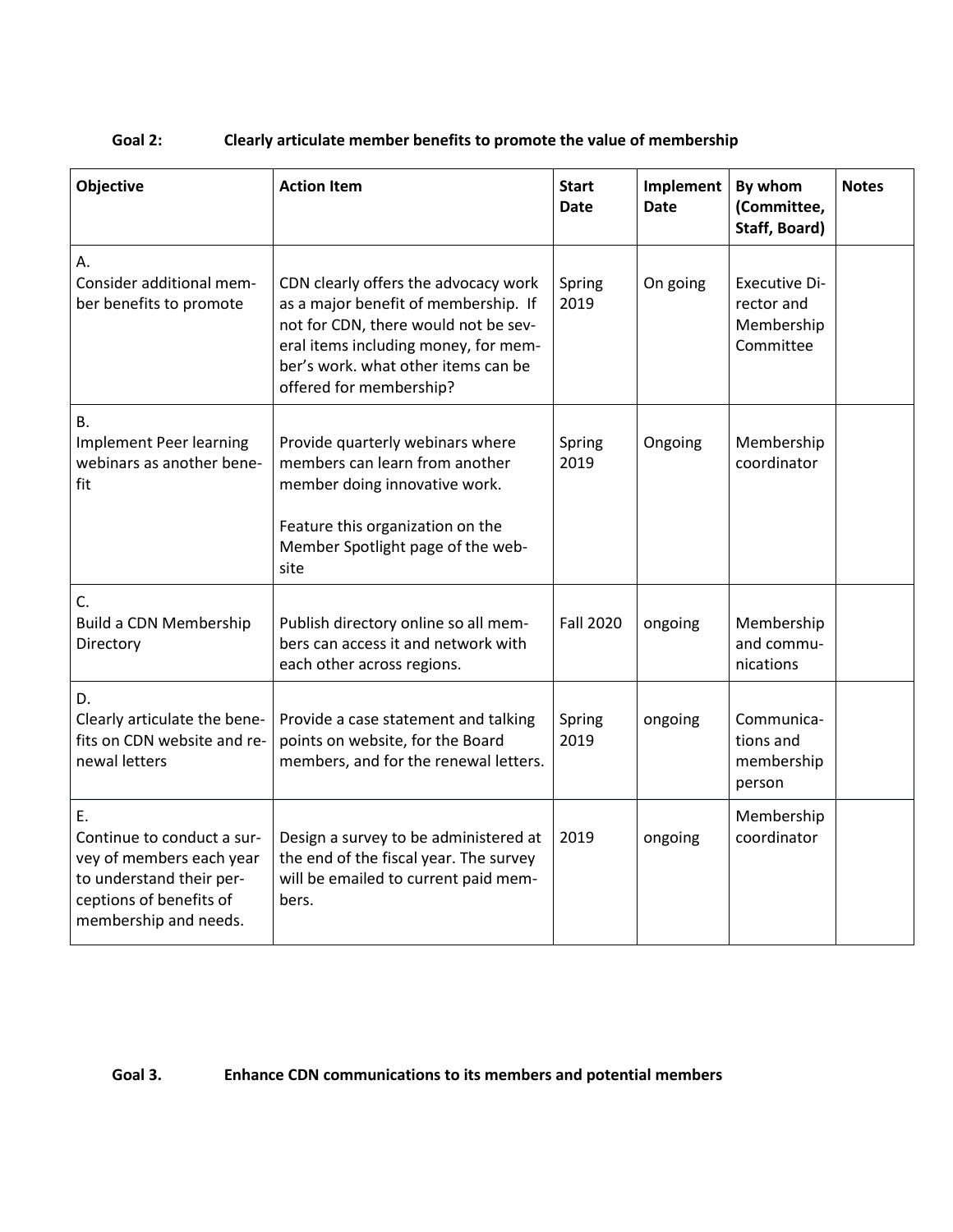| Objective                                                                               | <b>Action Item</b>                                                                                                                                                                                                                            | <b>Start</b><br><b>Date</b> | Implement<br><b>Date</b>       | By whom<br>(Committee,<br>Staff, Board)                                     | <b>Notes</b> |
|-----------------------------------------------------------------------------------------|-----------------------------------------------------------------------------------------------------------------------------------------------------------------------------------------------------------------------------------------------|-----------------------------|--------------------------------|-----------------------------------------------------------------------------|--------------|
| А.<br>Refresh the CDN email<br>communications                                           | Utilize a more professional layout for the<br>emails and e-news.                                                                                                                                                                              | Sum-<br>mer/fall<br>2019    | Ongoing                        | <b>Executive Di-</b><br>rector Com-<br>munications<br>Person and<br>PR Firm |              |
| <b>B.</b><br>Ensure CDN email com-<br>munications occur regu-<br>larly                  | In addition to action alerts sent almost<br>weekly during the General Assembly and<br>notification of CD Week, schedule 4 or 5<br>messages to the email list featuring mem-<br>ber activities and informing them about<br>opportunities, etc. | <b>Fall 2019</b>            | ongoing                        | Communica-<br>tions(New<br>Personnel)                                       |              |
| C.<br>Refresh the CDN Web-<br>site and keep it updated                                  | Determine new website design, function-<br>ality, etc.                                                                                                                                                                                        | <b>Fall 2019</b>            | Launch<br>new site in<br>2020? | <b>Executive Di-</b><br>rector and<br>Communica-<br>tions                   |              |
| D.<br>Consider list serves for<br>CDN members, includ-<br>ing regional and<br>statewide | Determine how these would work, who<br>would subscribe, who would monitor this<br>and the amount of staff time needed to<br>manage this.                                                                                                      | Spring<br>2021              | ongoing                        | <b>Executive Di-</b><br>rector and<br>Communica-<br>tions                   |              |
| Ε.<br>Continue to use social<br>media to market CDN<br>successes                        | Social media right now being monitored<br>by the Hatcher Group, consider taking<br>that in house.                                                                                                                                             | <b>Fall 2020</b>            | Ongoing                        | Communica-<br>tions(New<br>Personnel)                                       |              |

### **Component 2: Continue CDN's Legacy of Effective Advocacy**

RESULT: *Within the next four years we will see…*

The Community Development Network of Maryland is the voice for Maryland's community development sector. CDN's advocacy efforts strengthen the community development sector, and work toward policies that positively impact people served by the sector.

### **Goal 1: Continue CDN's important presence in the State Legislature.**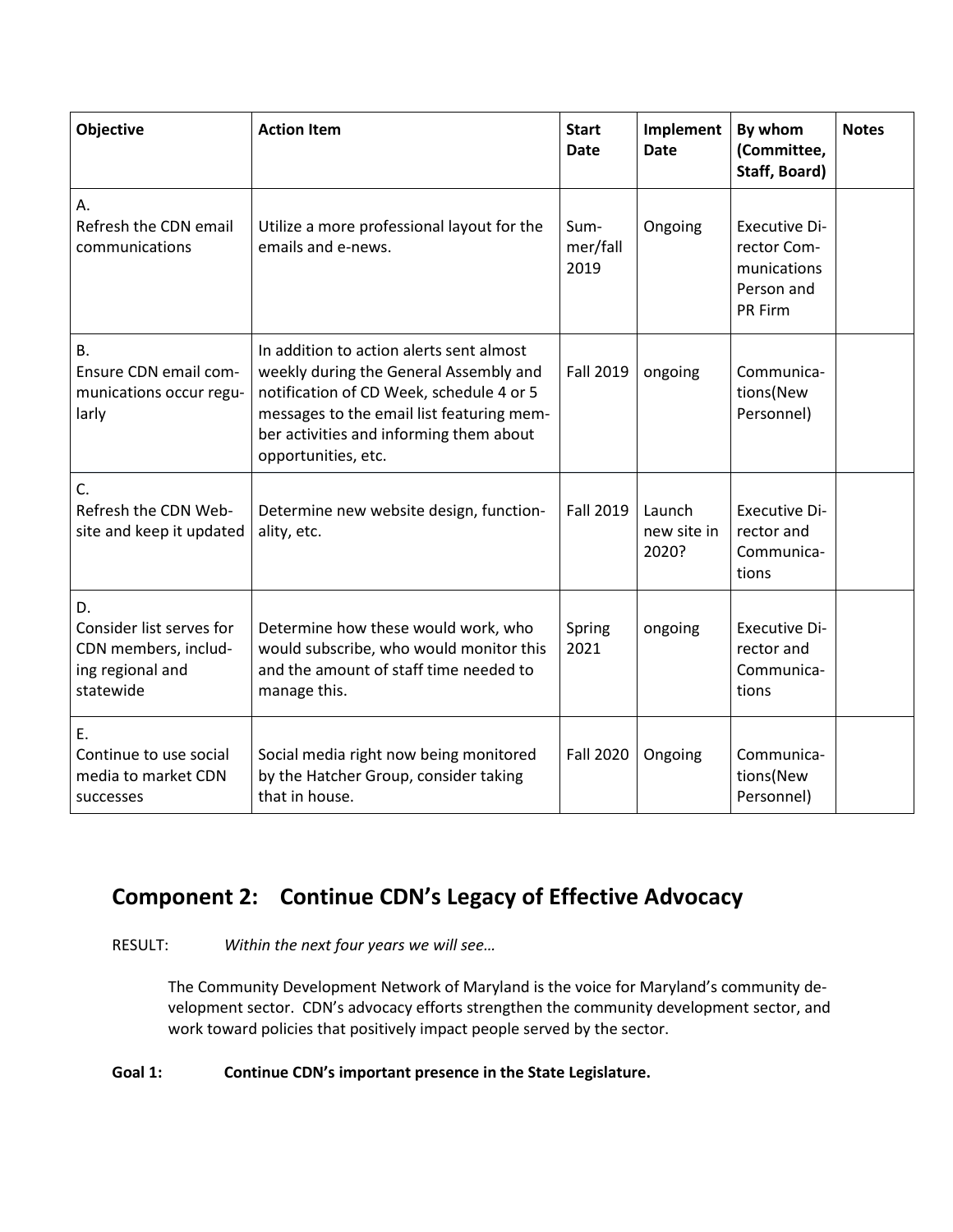| Objective                                                                                      | <b>Action Item</b>                                                                                                                                                                                                                                                                                                                                   | <b>Start</b><br><b>Date</b> | Implement<br><b>Date</b> | <b>By Whom</b><br>(Committee,<br>Staff, Board)                                               | <b>Notes</b> |
|------------------------------------------------------------------------------------------------|------------------------------------------------------------------------------------------------------------------------------------------------------------------------------------------------------------------------------------------------------------------------------------------------------------------------------------------------------|-----------------------------|--------------------------|----------------------------------------------------------------------------------------------|--------------|
| А.<br>Continue meeting with<br>the Maryland DHCD sec-<br>retary at least 2-3 times<br>per year | These meetings will cover topics such<br>as:<br><b>Budget allocation requests</b><br>Any issues the community de-<br>velopment sector is having with<br>any of the DHCD programs, and<br>solutions<br>Preparation for the legislative<br>session.                                                                                                    | ongoing                     | Ongoing                  | Members of<br>the Policy<br>Committee<br>who are<br>CDN board<br>members<br>and CDN<br>staff |              |
| <b>B.</b><br>Create policy agenda each<br>year prior to start of Gen-<br>eral Assembly         | Set policy goals throughout the year<br>hearing from regional coalitions and<br>other issues that come up in other legis-<br>lative sessions.<br>Ensure input on legislative agenda dur-<br>ing the fall Regional Meetings<br>Integrate partner's legislative agendas<br>in ours.<br>Build coalitions around the legislation as<br>much as possible. | ongoing                     | Ongoing                  | Policy Com-<br>mittee and<br>Board mem-<br>bers                                              |              |
| C.<br>Ensure a plan for Imple-<br>mentation of legislation                                     | While planning the legislation, there<br>should be a plan for implementation,<br>ensuring that members will use the op-<br>portunity and/or governments will com-<br>ply.                                                                                                                                                                            | Spring<br>2019              | ongoing                  | <b>Exec Direc-</b><br>tor and pol-<br>icy commit-<br>tee                                     |              |
| D.<br>Plan and execute Commu-<br>nity Development Day in<br>Annapolis                          | The Legislative Lunch occurs in January<br>of each year to unveil our policy agenda<br>to the legislators and to our members.<br>This occurs in Annapolis each year.                                                                                                                                                                                 | Ongoing                     | Ongoing                  | Policy Com-<br>mittee and<br><b>Events Com-</b><br>mittee                                    |              |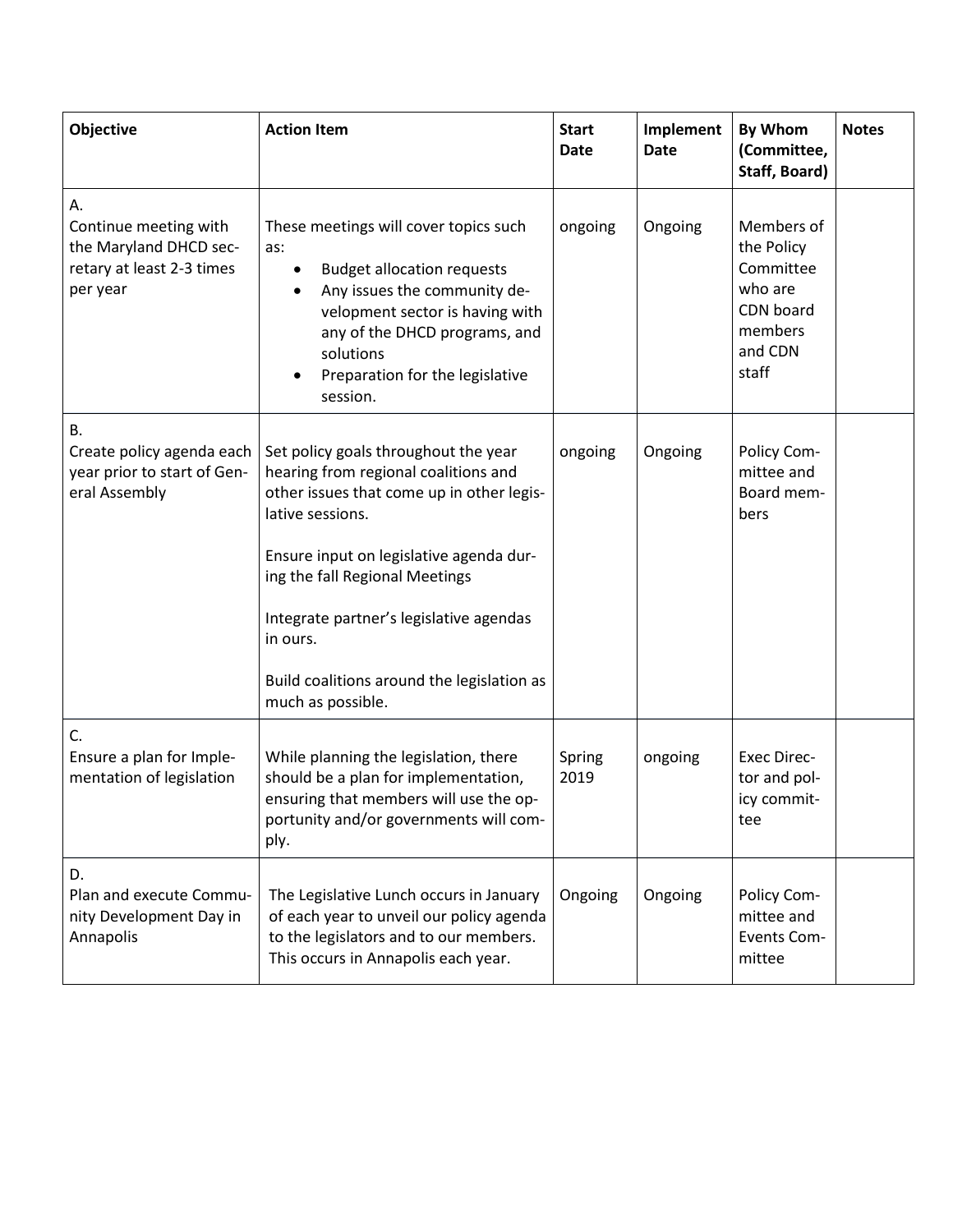| Е.<br>Ensure members are<br>building relationships<br>with legislators | The relationships CDN has with the leg-<br>islators are build through the ED's rela-<br>tionships. Members should be in meet-<br>ings with their own legislators as much<br>as possible<br>Use Community Development Day in<br>Annapolis for relationship building. | Spring<br>2019 | ongoing | Communica-<br>tions(New<br>Personnel) |  |
|------------------------------------------------------------------------|---------------------------------------------------------------------------------------------------------------------------------------------------------------------------------------------------------------------------------------------------------------------|----------------|---------|---------------------------------------|--|
|                                                                        | Develop an Advocacy 101 course to<br>build member capacity for advocacy                                                                                                                                                                                             | Summer<br>2019 |         |                                       |  |

### **Component 3: Strengthen the Community Development Sector**

### RESULT: *Within the next four years we will see…*

Community development organizations are thriving and efficient. The state's housing counselors are HUD certified. CDN is involved in statewide initiatives that further the sector.

#### **Goal 1: Provide opportunities for community development organizations to learn from each other**

| Objective                                                                                           | <b>Action Item</b>                                                                                                                                       | <b>Start</b><br>Date | <b>Implement</b><br>Date | By whom<br>(Committee,<br>Staff, Board) | <b>Notes</b> |
|-----------------------------------------------------------------------------------------------------|----------------------------------------------------------------------------------------------------------------------------------------------------------|----------------------|--------------------------|-----------------------------------------|--------------|
| Α.<br>Provide quarterly peer to<br>peer webinars                                                    | Develop a process to determine which<br>orgs will be featured each year, topics,<br>etc.                                                                 | Spring<br>2019       | On going                 | staff                                   |              |
| В.<br>Provide opportunities for<br>networking during re-<br>gional meetings/regional<br>roundtables | Take some time each regional meeting<br>(CD) and regional roundtable (HC) to let<br>groups talk about what they are doing,<br>and potential partnership. | Ongoing              | ongoing                  | Executive Di-<br>rector                 |              |
| C.<br>Allow for networking<br>time during the Annual<br>Meeting                                     | Allow for time for networking and con-<br>necting groups                                                                                                 | Annually             | Annually                 | Events com-<br>mittee                   |              |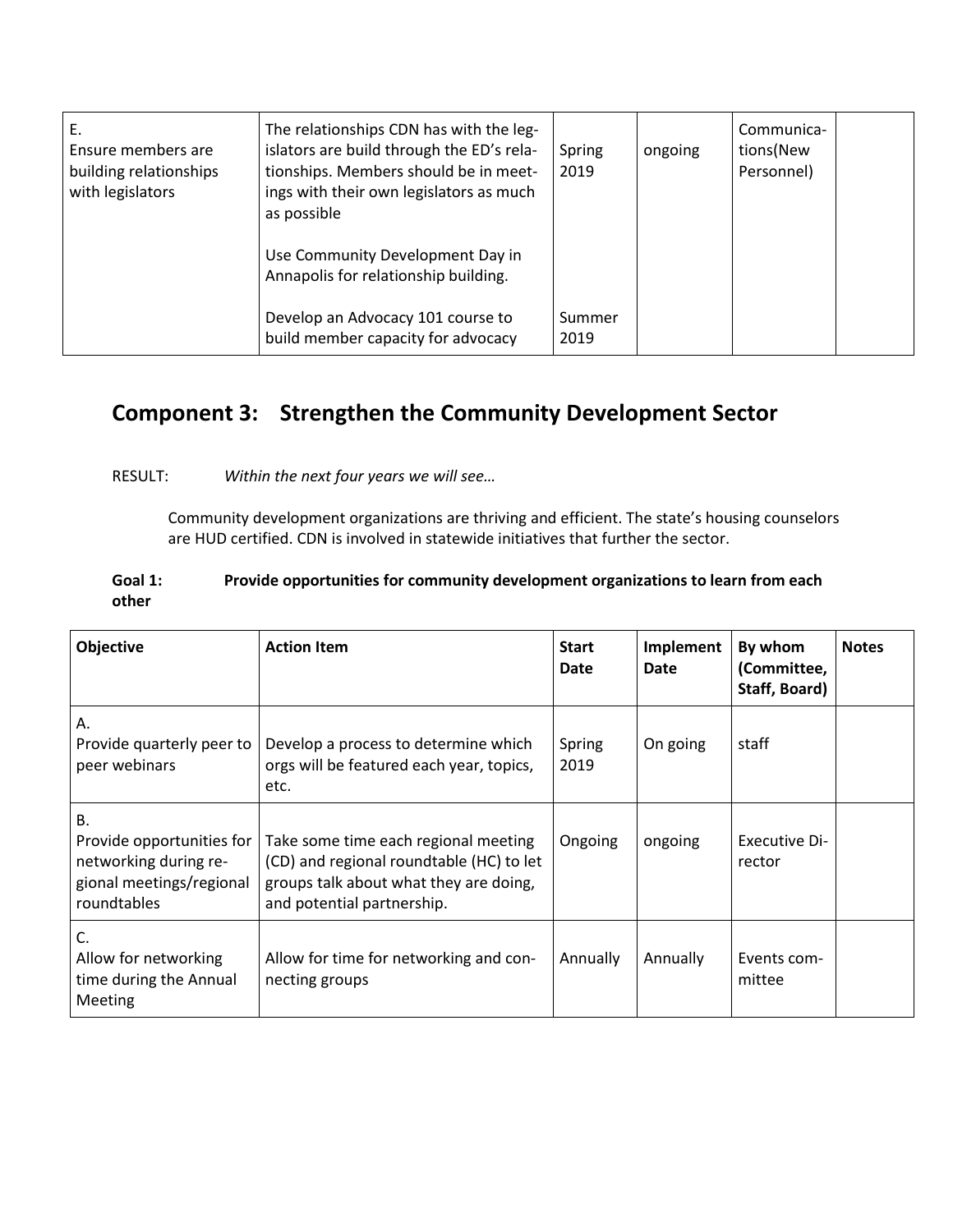### **Goal 2: Build capacity of the sector through statewide initiatives**

| Objective                                                                                                        | <b>Action Item</b>                                                                                                                                                                                                                                                                                                                                                                                      | <b>Start Date</b> | Implement<br><b>Date</b>                     | By whom<br>(Committee,<br>Staff, Board)          | <b>Notes</b> |
|------------------------------------------------------------------------------------------------------------------|---------------------------------------------------------------------------------------------------------------------------------------------------------------------------------------------------------------------------------------------------------------------------------------------------------------------------------------------------------------------------------------------------------|-------------------|----------------------------------------------|--------------------------------------------------|--------------|
| А.<br>Continue Own Your Fu-<br>ture Campaign                                                                     | Designed to ensure that people go to<br>homebuyer education earlier in the<br>process, prior to signing a contract.                                                                                                                                                                                                                                                                                     | Ongoing           | Ends Dec<br>2019 unless<br>more fund-<br>ing | Housing<br>counseling<br>staff                   |              |
| <b>B.</b><br>Continue work to build<br>the Fair Housing Action<br>Center of MD                                   | This is the work to revive the only<br>fair housing group in MD, and also<br>make it much better than it was. This<br>will build capacity of the sector<br>through better understanding and<br>enforcement of fair housing.<br>Its capacity building because CDN is<br>building the capacity and building up<br>this organization (once the org is<br>done, it's likely in the advocacy cate-<br>gory). | Ongoing           | ongoing                                      | <b>Executive Di-</b><br>rector                   |              |
| C.<br>Explore diving into Health<br>and Housing field, particu-<br>larly as a way to creatively<br>fund the work | Continue to think about how CDN<br>can build capacity for the health and<br>housing work, even if its just provid-<br>ing guidance as to how to talk about<br>how CD work intersects with health.<br>Continue exploring connecting Medi-<br>caid dollars to housing                                                                                                                                     | ongoing           | ongoing                                      | <b>Executive Di-</b><br>rector                   |              |
| D.<br>Develop a disciplined ap-<br>proach to CDN's participa-<br>tion in new statewide ini-<br>tiatives          | Craft a way to analyze (1) how well a<br>new initiative fits CDN's mission and<br>priority and (2) whether we have the<br>personnel to get involved.                                                                                                                                                                                                                                                    | Winter<br>2018    | ongoing                                      | <b>Executive Di-</b><br>rector with<br>the Board |              |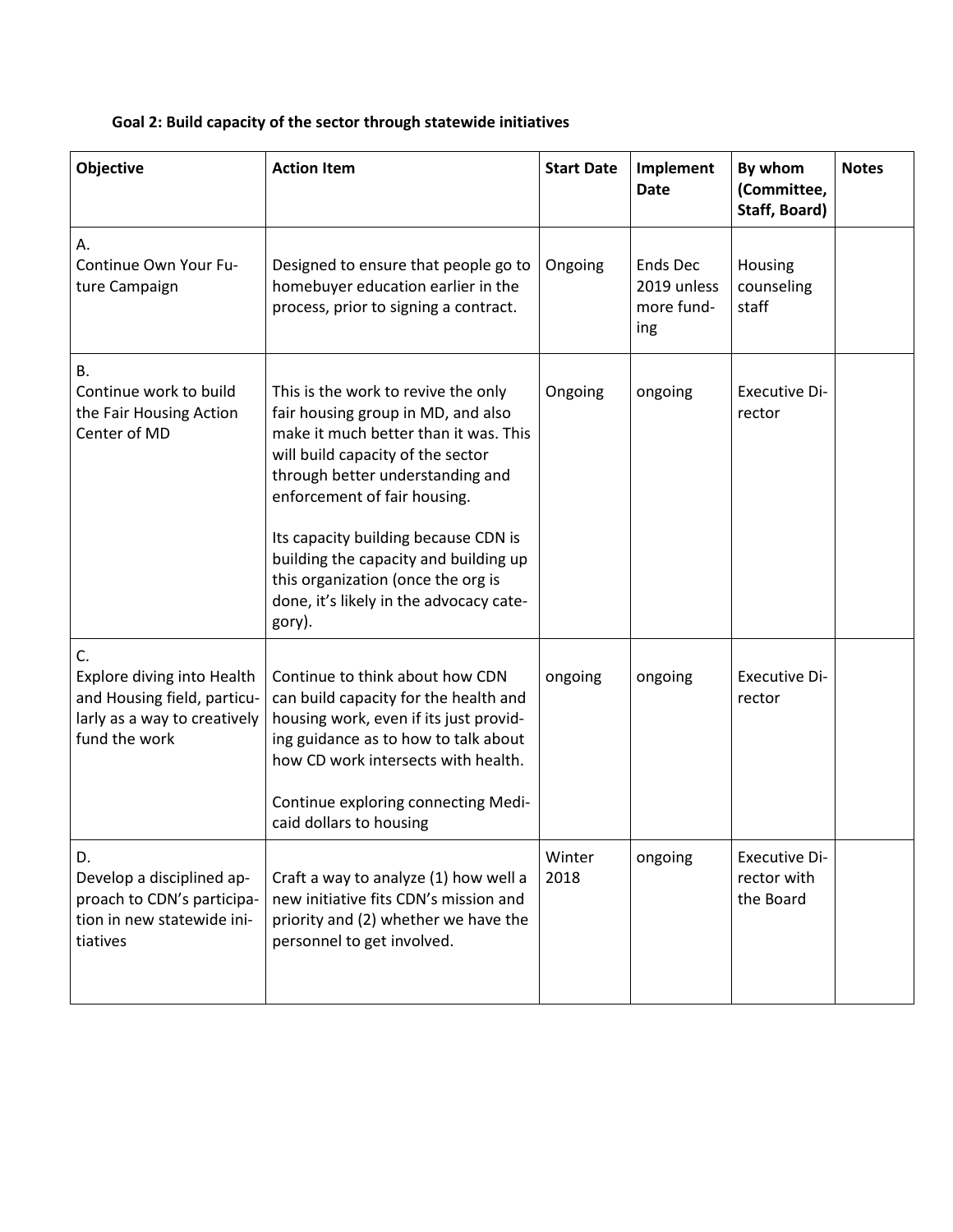### **Goal 3. Build capacity at the local level**

| Objective                                                                                        | <b>Action Item</b>                                                                                                                                                                                                                                                                                                                                                              | <b>Start</b><br>Date | Imple-<br>ment<br>Date | By whom<br>(Committee,<br>Staff, Board) | <b>Notes</b> |
|--------------------------------------------------------------------------------------------------|---------------------------------------------------------------------------------------------------------------------------------------------------------------------------------------------------------------------------------------------------------------------------------------------------------------------------------------------------------------------------------|----------------------|------------------------|-----------------------------------------|--------------|
| А.<br>Continue the equitable de-<br>velopment and capacity<br>building work in Baltimore<br>City | There is a working group thinking<br>through on-on-one consulting and<br>workshops for community develop-<br>ment orgs in Baltimore. More im-<br>portantly, they are also wanting to be<br>the clearing house for orgs that want<br>to provide technical assistance.<br>There is also thinking about spinning<br>off a community development network<br>in Baltimore City only. | Spring<br>2019       | On going               | staff                                   |              |
| <b>B.</b><br>Through regional meetings,<br>determine other capacity<br>building needs            | Groups may want workshops on topics<br>specific to their areas.                                                                                                                                                                                                                                                                                                                 | Ongoing              | ongoing                | Executive Di-<br>rector                 |              |

### **Goal 4: Develop strategies to groom younger community development professionals**

| Objective                                                                                                         | <b>Action Item</b>                                                                                                                                   | <b>Start</b><br>Date | Implement<br><b>Date</b> | By whom<br>(Committee,<br>Staff, Board) | <b>Notes</b> |
|-------------------------------------------------------------------------------------------------------------------|------------------------------------------------------------------------------------------------------------------------------------------------------|----------------------|--------------------------|-----------------------------------------|--------------|
| А.<br>Create methods and tools<br>for attracting and devel-<br>oping young talent in the<br>community development | Define "young" practitioners.<br>Determine several methods for attracting<br>young practitioners.                                                    | June<br>2019         | Dec. 2019                | The Board                               |              |
| sector                                                                                                            | Learn what they want and need in order<br>to remain and thrive in the sector and ei-<br>ther provide support or direct them to<br>the right support. |                      |                          |                                         |              |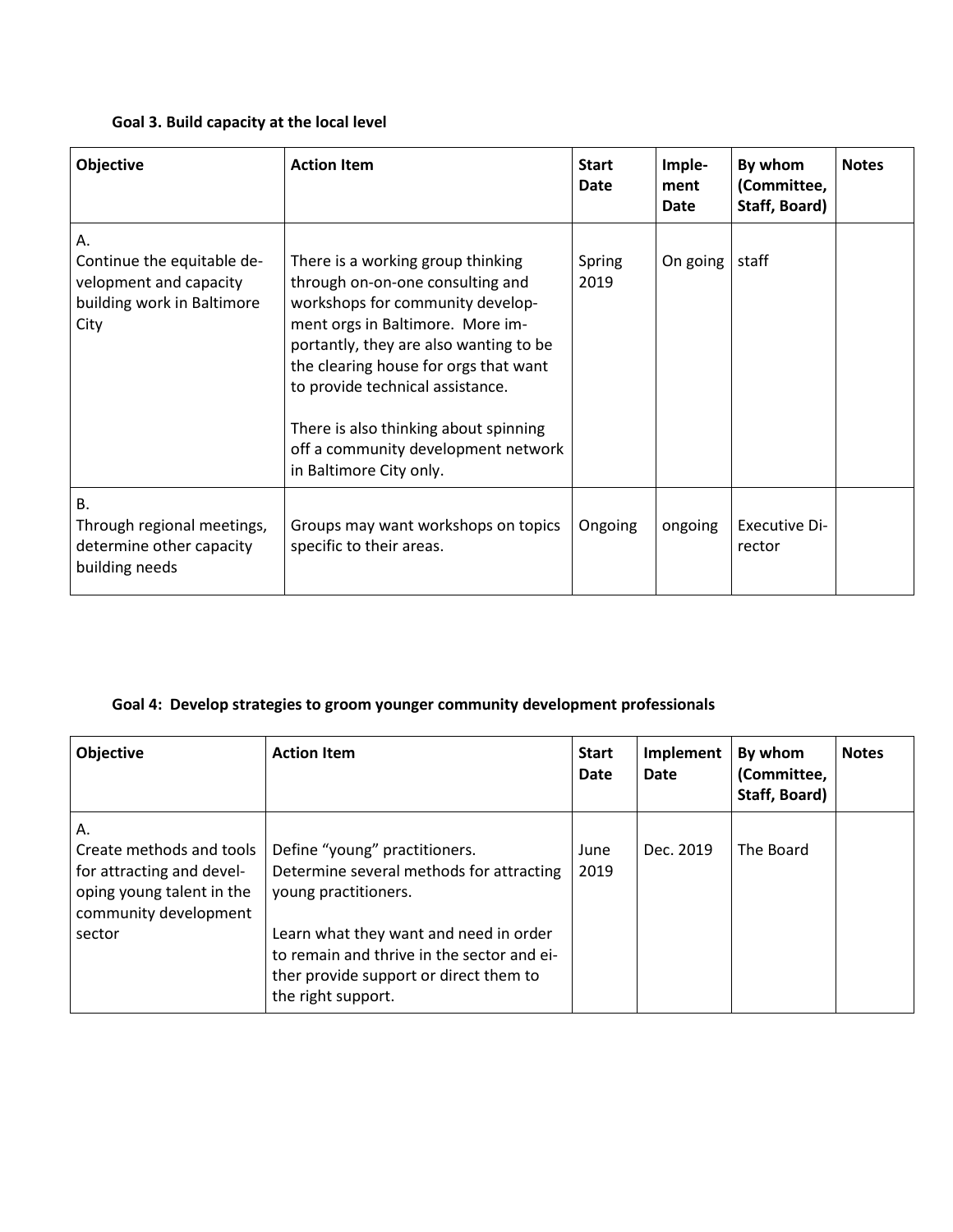## **Component 4: Promote the Economic and Social Impact of Maryland's Community Development Sector**

RESULT: *Within the next four years we will see…*

Maryland's community development sector is well respected and well-resourced in Maryland. Legislators, community members, funders, and the public at large understand the important social and economic impact of community development in Maryland, and support the sector through opportunities, funding, better policy initiatives, and more.

### **Goal 1: Continue Maryland Community Development Week each fall**

| Objective                                                                                                                                                                                     | <b>Action Item</b>                                                                                                                                                                                                           | <b>Start</b><br>Date | Imple-<br>ment<br><b>Date</b> | By whom<br>(Committee,<br>Staff, Board)                                          | <b>Notes</b> |
|-----------------------------------------------------------------------------------------------------------------------------------------------------------------------------------------------|------------------------------------------------------------------------------------------------------------------------------------------------------------------------------------------------------------------------------|----------------------|-------------------------------|----------------------------------------------------------------------------------|--------------|
| А.<br>Determine projects to be<br>highlighted in each region                                                                                                                                  | Projects could include affordable hous-<br>ing, mainstreet/main corridor, arts dis-<br>tricts as related to community develop-<br>ment, etc.                                                                                 | Ongoing              | Annually                      | Executive Di-<br>rector and<br>regional coa-<br>litions                          |              |
| В.<br>Invite legislators, community<br>development professionals,<br>potential funders and inves-<br>tors, public at large, and<br>more to Maryland Commu-<br>nity Development Week<br>events | Ensure all interested parties in the re-<br>gion are invited to events, including<br>legislators, public officials, funders and<br>investors, the public at large and any-<br>one else the working group wants to<br>invite. | ongoing              | Annually                      | Executive Di-<br>rector with<br>regional coa-<br>litions and<br>working<br>group |              |
| C.<br>Integrate the past Awardees<br>as events for CD Week                                                                                                                                    | Review the past awardees to deter-<br>mine future CD Week events                                                                                                                                                             | Summer<br>2019       | ongoing                       |                                                                                  |              |
| D.<br>Evaluate success of Mary-<br>land Community Develop-<br>ment Week                                                                                                                       | Determine what success would mean<br>in the short term and in the long term.<br>Evaluate using surveys of members,<br>legislators, and participants.                                                                         | Ongoing              | ongoing                       | Working<br>group and<br><b>Executive Di-</b><br>rector                           |              |
| Ε.<br>Continue to obtain sponsors<br>for CD Week, goal of<br>\$50,000 per year                                                                                                                | The week has become lucrative for us,<br>continue that work.                                                                                                                                                                 | Ongoing              | Annually                      | Executive Di-<br>rector                                                          |              |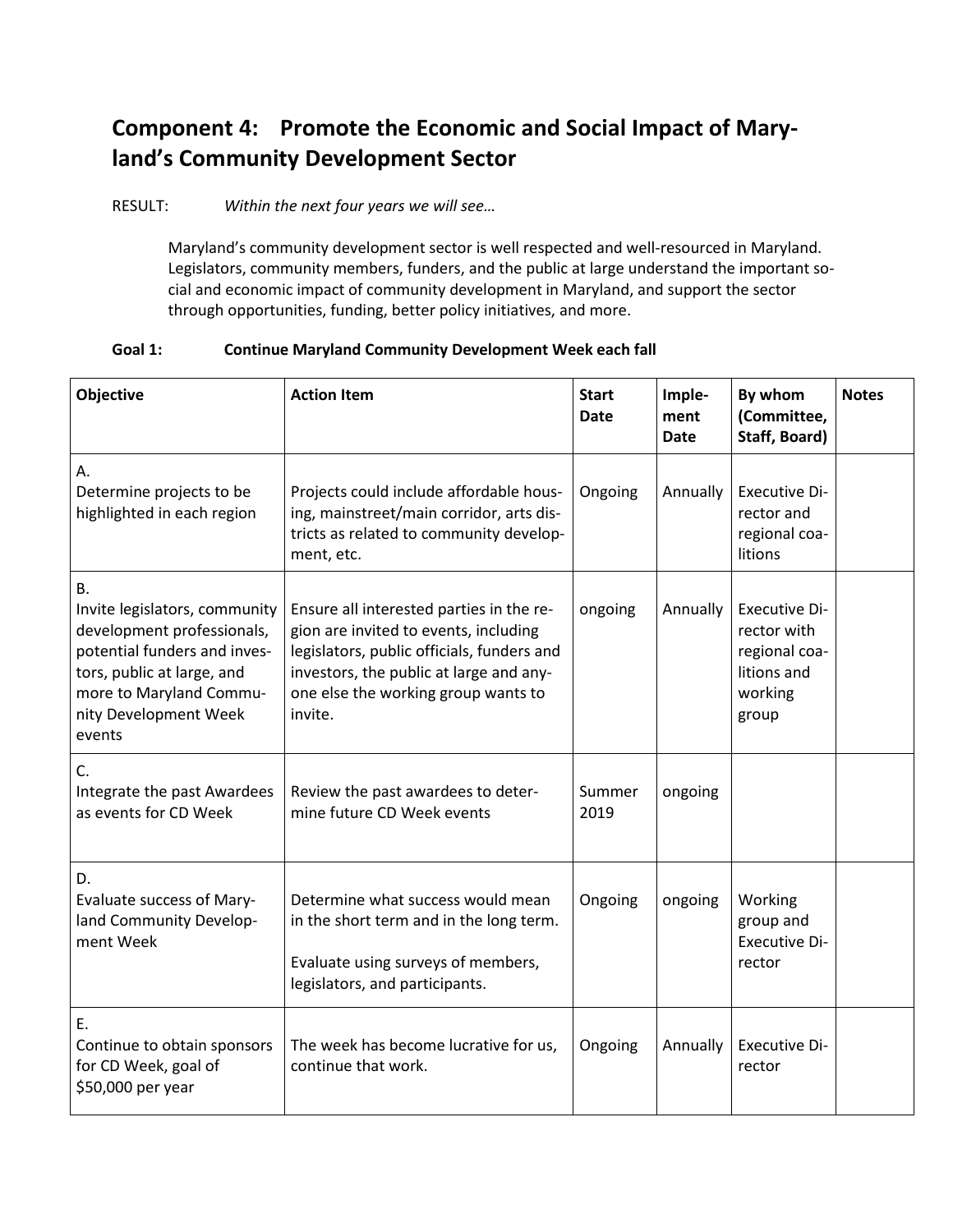### **Goal 2: Think about and encourage other events or programs that promote the social and economic impact of our sector**

| Objective                                                                                                                                                                                                                                                                            | <b>Action Item</b>                                                                                                                                                                                                                                    | <b>Start</b><br>Date     | Implement<br><b>Date</b> | By whom<br>(Committee,<br>Staff, Board)                | <b>Notes</b> |
|--------------------------------------------------------------------------------------------------------------------------------------------------------------------------------------------------------------------------------------------------------------------------------------|-------------------------------------------------------------------------------------------------------------------------------------------------------------------------------------------------------------------------------------------------------|--------------------------|--------------------------|--------------------------------------------------------|--------------|
| А.<br>With working group, brain-<br>storm other events/pro-<br>grams that could be ongoing.                                                                                                                                                                                          | Understanding the success of the<br>campaign, determine other activities<br>that can be done.<br>Ensure there is consideration for ur-<br>ban, rural, suburban events/activities                                                                      | Sum-<br>mer/fall<br>2021 | ongoing                  | <b>Executive Di-</b><br>rector and<br>working<br>group |              |
| <b>B.</b><br>Partner with other statewide<br>organizations and other<br>partner organizations such<br>as the Job Opportunity Task<br>Force, Rural Health Associa-<br>tion, the Mid Atlantic Associ-<br>ation of Community Health<br>Centers on innovative pro-<br>grams and projects | Leverage partnerships with statewide<br>organizations (like Maryland Afforda-<br>ble Housing Coalition, Maryland<br>Community Action Partnership, and<br>others) to promote the campaign,<br>provide support for each other, gain<br>membership, etc. | ongoing                  | ongoing                  | <b>Executive Di-</b><br>rector and<br>board            |              |
| C.<br>Create a Community Devel-<br>opment 101 talk                                                                                                                                                                                                                                   | Take this on the road to organiza-<br>tions, public agencies and funders<br>The content should include what<br>Community Development is, it's im-<br>pact, why it matters.                                                                            | Summer<br>2021           | ongoing                  | Communica-<br>tions and ED                             |              |
| D.<br>Develop a clearinghouse for<br>best practices                                                                                                                                                                                                                                  | Provide links to best practices in the<br>field on the website.<br>Utilize NACEDA as a way to build this<br>up                                                                                                                                        | Summer<br>2021           | ongoing                  |                                                        |              |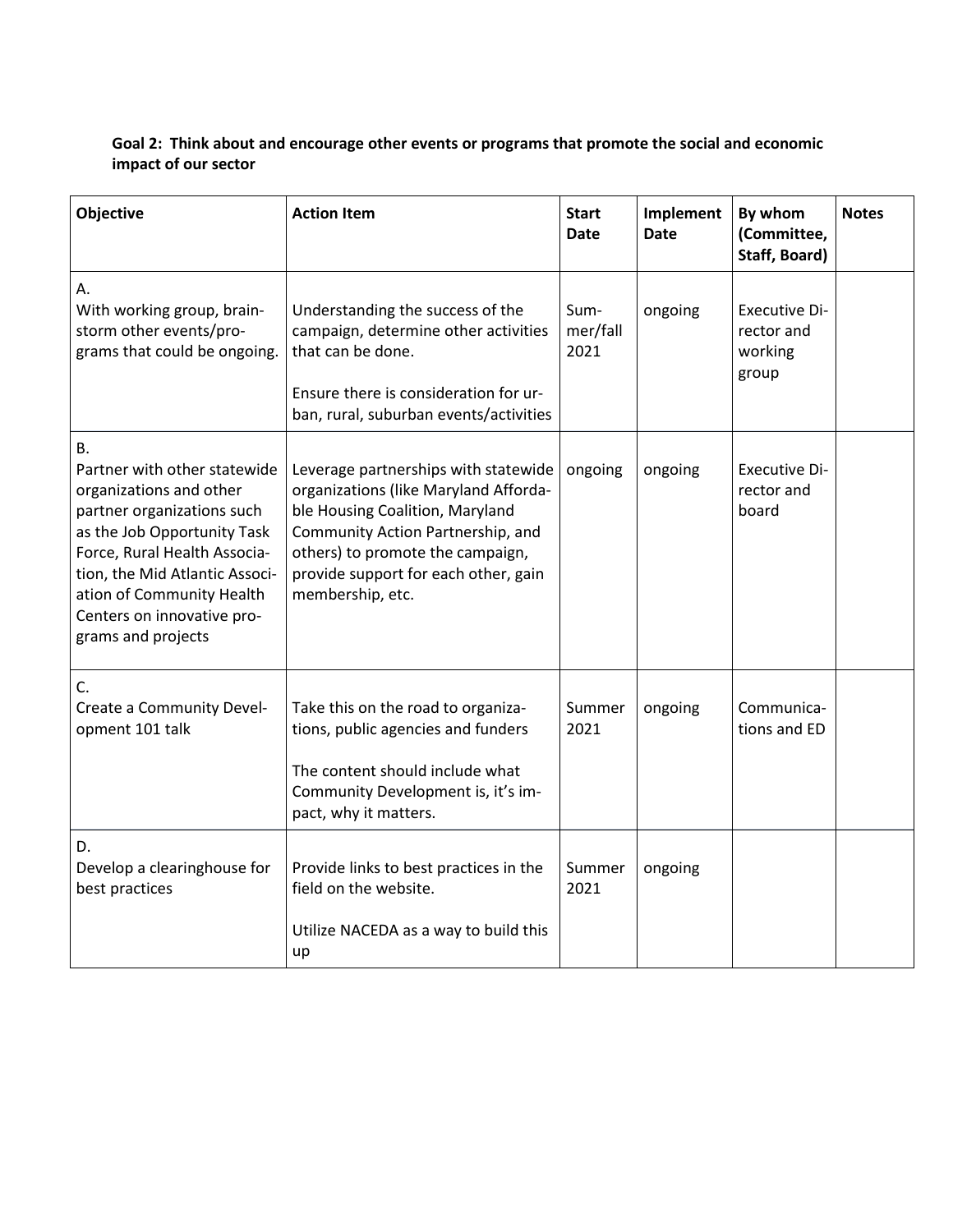### **Goal 3. Utilize CDN's communications to promote impact of the sector**

| Objective                                                      | <b>Action Item</b>                                        | <b>Start</b><br><b>Date</b> | Implement<br><b>Date</b> | By whom<br>(Committee,<br>Staff, Board)                | <b>Notes</b> |
|----------------------------------------------------------------|-----------------------------------------------------------|-----------------------------|--------------------------|--------------------------------------------------------|--------------|
| А.<br>Utilize website to highlight<br>and feature members      | Ensure the Member Spotlight is up-<br>dated               | Sum-<br>mer/fall<br>2019    | ongoing                  | <b>Executive Di-</b><br>rector and<br>working<br>group |              |
| <b>B.</b><br>Utilize social media to share<br>member successes | Use twitter and FB to share the suc-<br>cesses of members | ongoing                     | ongoing                  | communica-<br>tions                                    |              |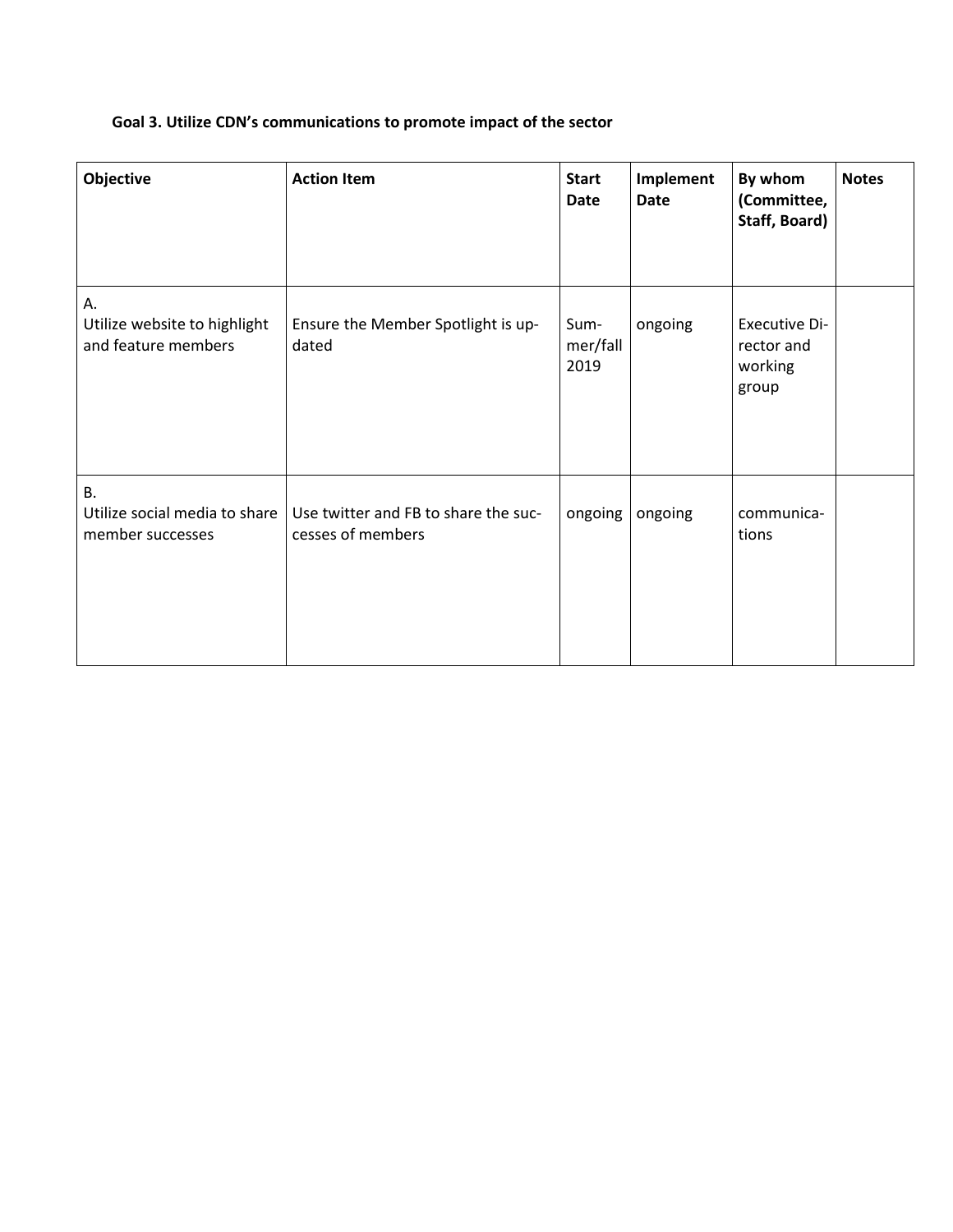## **Component 5: Organizational and Operational Excellence**

RESULT: *Within the next four years we will see…*

The Community Development Network of Maryland continues as a financially strong and stable 501c3 organization. Added staff will allow the organization to meet the demands of its members.

| Goal 1: Add staff to help meet CDN member's demands and increase membership |
|-----------------------------------------------------------------------------|
|-----------------------------------------------------------------------------|

| <b>Objective</b>                                                      | <b>Action Item</b>                                                                                                                                                                                                   | <b>Start</b><br><b>Date</b> | Imple-<br>ment<br>Date | <b>By Whom</b><br>(Committee,<br>Staff, Board)        | <b>Notes</b> |
|-----------------------------------------------------------------------|----------------------------------------------------------------------------------------------------------------------------------------------------------------------------------------------------------------------|-----------------------------|------------------------|-------------------------------------------------------|--------------|
| А.<br>Add capacity to help with<br>membership and communica-<br>tions | Add a full-time staff person who<br>will become an expert on all<br>things CDN. Ideally, this person<br>will manage membership and<br>communications.                                                                | Spring<br>2019              | Spring<br>2019         | Finance Com-<br>mittee<br><b>HR Subcommit-</b><br>tee |              |
| B.<br>Consider additional staff or<br>consultants as needed           | Explore whether a with housing<br>counseling staff member is<br>needed, whether the duties can<br>be handled by the person de-<br>scribed above, and whether any<br>new position would be full-time<br>or part-time. | Spring<br>2019              | Spring<br>2019         | Finance Com-<br>mittee<br><b>HR Subcommit-</b><br>tee |              |
| C.<br>Consider office infrastructure                                  | In conjunction with Objectives A<br>and B above, consider whether<br>working virtually is the right an-<br>swer. If not, determine specific<br>space and location needs.                                             | Summer<br>2021              | com-<br>pleted         | CDN Board and<br>staff                                |              |
| D.<br>Create a succession plan for<br>staff and ED                    | Ensure that the organization is<br>stable and sound by having tran-<br>sition plan and succession plan                                                                                                               | Summer<br>2019              | ongoing                | <b>CDN Board</b>                                      |              |